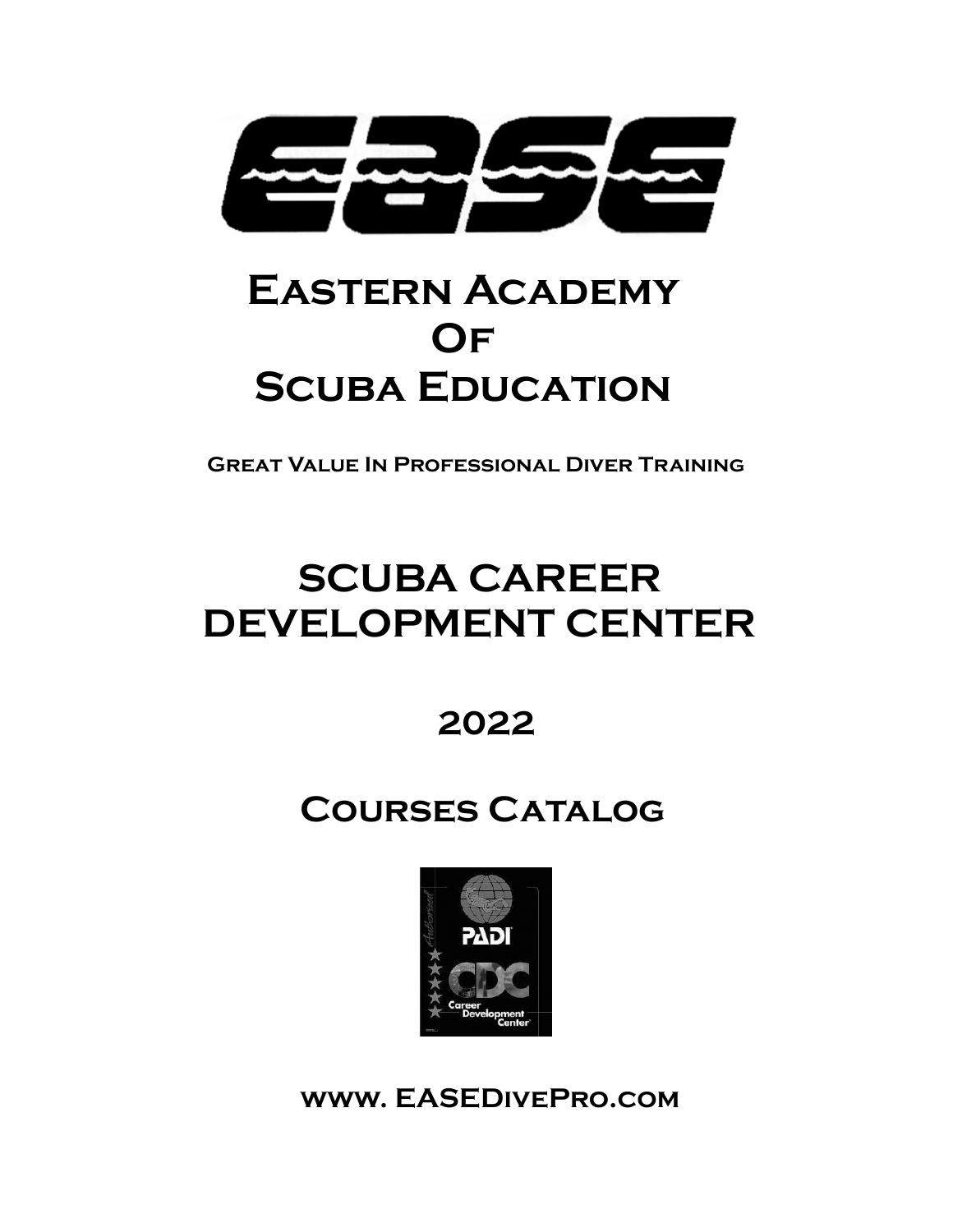

# **Table of Contents**

# **Scuba Career Development center**

| <b>CAREER PROGRAMS</b>                                                                                                                                                   |
|--------------------------------------------------------------------------------------------------------------------------------------------------------------------------|
| <b>PRE IDC COURSES</b>                                                                                                                                                   |
| <b>DIVEMASTER AND PROFESSIONAL COURSES</b><br>$\bullet$<br>$\bullet$<br>$\bullet$                                                                                        |
| <b>CONTINUING EDUCATION INSTRUCTOR COURSES</b><br>$\bullet$<br>EMERGENCY FIRST RESPONSE INSTRUCTOR  10<br>$\bullet$<br><b>TECHNICAL REBREATHER INSTRUCTOR PROGRAM 13</b> |
| <b>INSTRUCTOR LEVEL TRAINERS</b>                                                                                                                                         |
|                                                                                                                                                                          |
|                                                                                                                                                                          |
|                                                                                                                                                                          |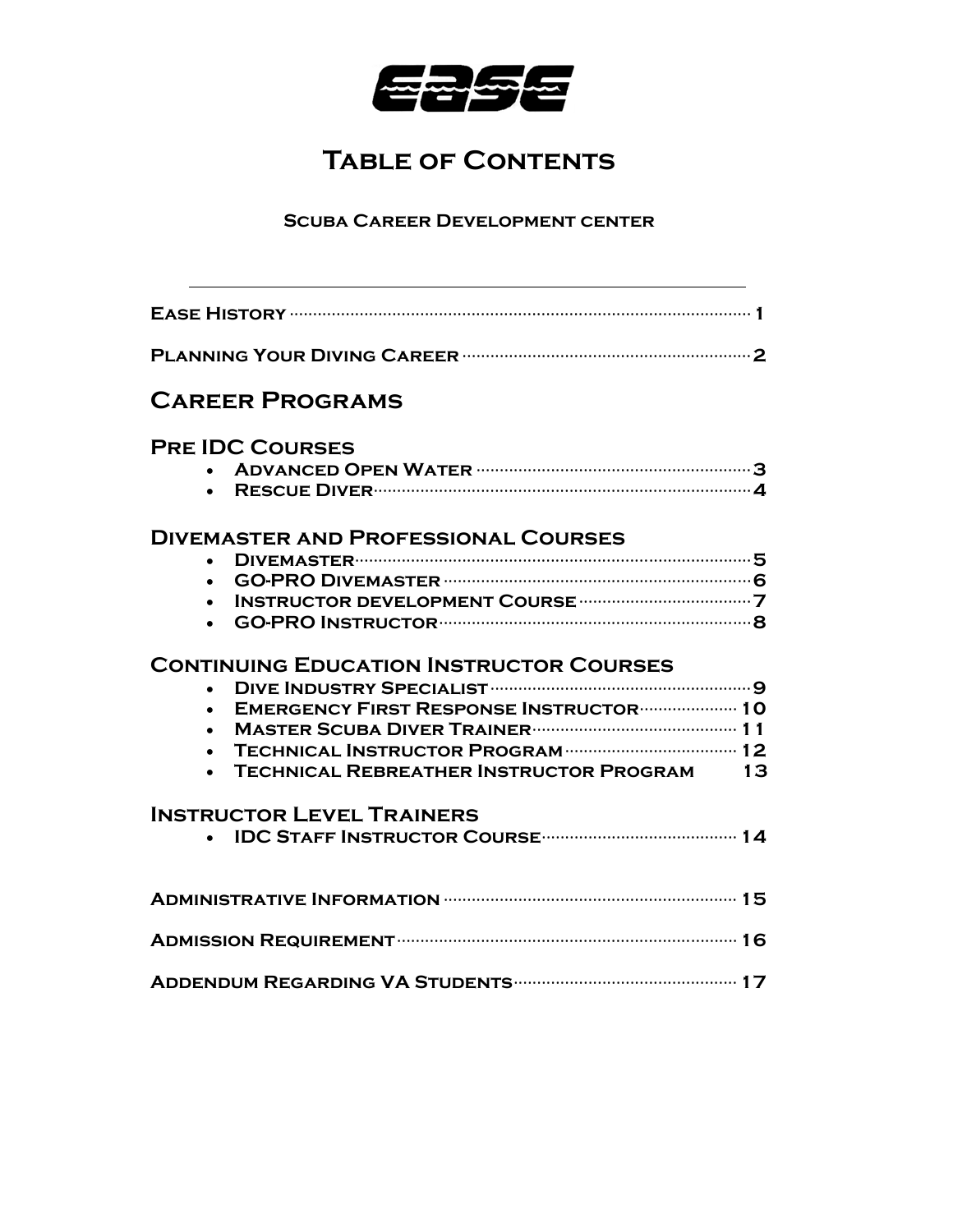

# **School History**

Thank you for considering Eastern Academy of Scuba Education for your career training. We are committed to providing you with training that will prepare you to meet your career goals and become successful in the diving industry. In addition to preparing you for a successful career, our training programs are enjoyable and stress free. Give us a call, write us an Email or come in and talk to us, we'd like to help you plan your career.

Deep Six Dive Shop was opened in 1979 and has provided diving services since that time. In 1992 we were awarded the PADI 5 Star Instructor Development Center rating and Eastern Academy of Scuba Education was licensed by the Florida State Board of Independent Postsecondary Vocational, Technical, Trade and Business Schools. We provide the complete range of PADI training programs from beginning diver to Instructor Development and IDC Staff Instructor.

We are committed to providing you with PADI scuba instruction that is enjoyable, informative, and interesting. In addition, we structure our programs to fit your skills and experience. Not only are the programs educational; they are safe and enjoyable. We believe you learn quicker and remember the information longer when you enjoy your training.

# **Description of Facility**

The school facilities are located at 416 Miracle Mile (21st Street), Vero Beach, Florida. The 7000 sq. ft. facility consists of a 200 sq. ft. classroom, a 60 sq. ft. school office and over 5000 sq. ft. of retail display area. The open water setting is just minutes from the school facilities. The classroom is equipped with classroom style seating arrangement and completely outfitted with video, DVD and computer equipment, internet connections and teaching equipment.

# **Ownership and Faculty**

Eastern Academy of Scuba Education, Inc. is a subsidiary of Deep Six Dive Shop, Inc. The owners are: Chris Hammett and Doyle Hammett. Corporate officers act as the school's governing body and can be reached at the school address.

The corporate officers are:

 Director: Chris Hammett Director: Doyle Hammett Director: Elizabeth Hammett

School Faculty:

Philippe Yersin, **PADI** Course Director #901853

As a PADI Course Director Philippe can teach all of the courses offered through Instructor Development Course Staff Instructor.

Each of our Faculty Instructors have extensive offerings available for Specialty Instructor Training including but not limited to: Boat, Cavern, Deep, DPV, Drift, Dry suit, EANX (Nitrox), Equipment, Fish ID, Multi-Level Diver, U/W Naturalist, U/W Navigation, Peak Performance Buoyancy, Project Aware, Oxygen First Aid, Night, U/W Photography, Search & Recovery and U/W Videographer.

In addition, Philippe is a Trimix Instructor Trainer, TecDeep Instructor Trainer, Gas Blender Instructor Trainer and TEC 40 CCR Instructor; he also has trained with CMAS, DAN, ITI, NSS-CDS & TDI.

# **Policy Statement**

The Eastern Academy of Scuba Education does not discriminate regarding race, color, creed and/or religion.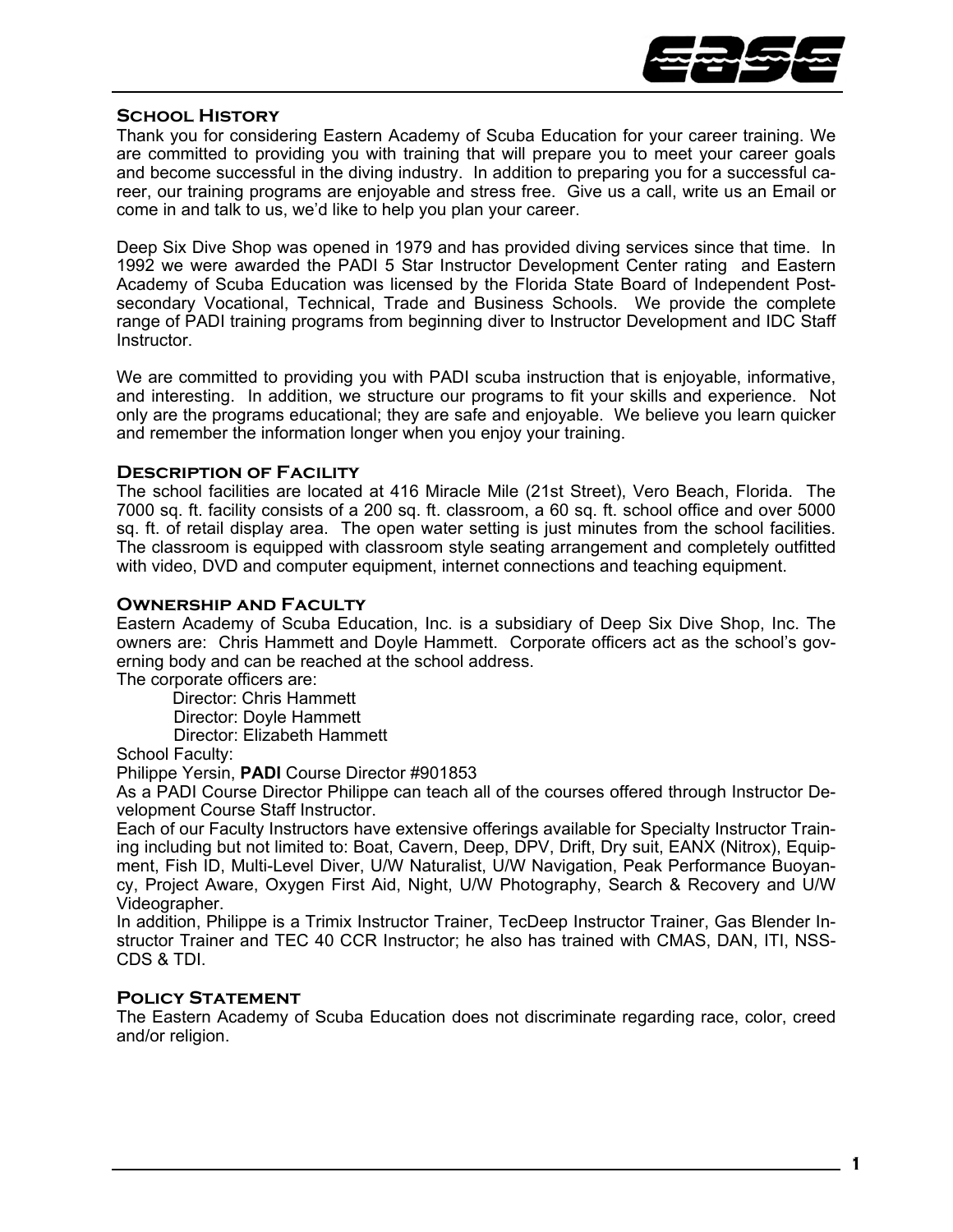

# **Planning your Diving Career**

The key to success as a diving educator is understanding the steps involved in getting a good education. To prepare for your instructor program, you need the proper educational background and skills. The steps to beginning your diving career as a PADI Instructor start with the PADI diver continuing education program.

To get started planning your diving career, you must decide upon your training program. You can enroll in one course at a time or in your entire program. To determine you next course, look at the PADI Continuing Education course pyramid. This pyramid shows you the complete range of PADI programs and gives you an idea of what your next program should be.

**The PADI Open Water Scuba Instructor Training Program** 

**PADI's instructor training program is unique and unlike any other in the industry. It is divided into two parts, and to qualify for PADI Open Water**  SCUBA INSTRUCTOR CERTIFICA**tion, both parts must be com-**PLETED.



**The first part is the Instructor Development Course. During this course you learn how to teach PADI courses and use of the PADI System of diver education. PADI training standards are overviewed by our Course Director and the individual PADI Courses are presented in detail. In addition, you will have practice teaching opportunities in the classroom, pool, and open water that prepare you for the Instructor Examination.** 

**Part two of the program is the Instructor Examination, conducted by PADI Headquarters. This two day phase involves an evaluation of your diving knowledge and teaching abilities in the classroom, pool, and open water environment. After completion, you're certified as a PADI Open Water Scuba Instructor.** 



.

**Career Ladder** 

*Instructor* **Divemaster Rescue Diver Advanced Diver Open Water Diver**  After your Open Water Diver Course your next program is Advanced Open Water, then Rescue Diver, Divemaster, and then your Instructor Development Course. If your entry-level or current certification's are from a training organization other than PADI, you probably meet PADI's training equivalency requirements. For more information about our programs or for help on deciding which course is next for you – just give us a call.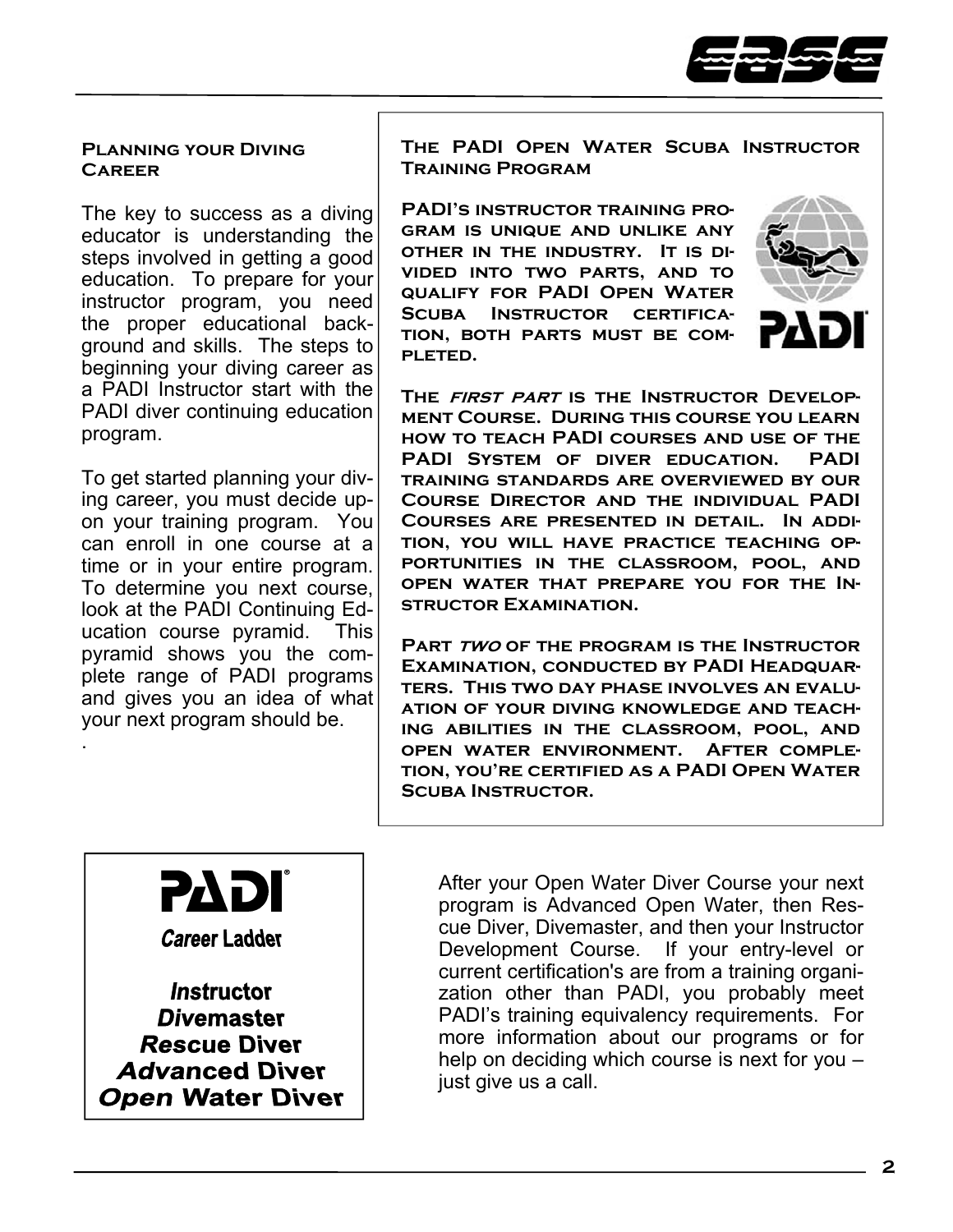

# **Pre IDC Courses**

# **Advanced Open Water Diver**

As you step beyond the PADI Open Water Diver level, you make five dives and have the opportunity to try some of diving's most rewarding and useful specialty activities, such as deep diving, digital underwater photography, wreck diving and much more. These skills make diving much more than underwater sightseeing. Plus, the Advanced Open Water Diver course takes you one step closer to Master Scuba Diver – the ultimate non professional certification in recreational diving. This course will further develop your confidence in the water and your diving enjoyment.

### **Course Prerequisites:**

PADI Open Water or qualifying certification from another training organization

### **Minimum Age:**

18 years for Career candidates

# **# of Dives: 5**

Required Diving Equipment:

- Fins, mask and snorkel
- Buoyancy control device (BC) with tank mount or separate backpack, and low pressure inflator.
- Primary regulator and alternate air source.
- Breathing gas monitoring device (e.g. submersible pressure gauge)
- Depth monitoring device.
- Quick release weight system and weights (if necessary for neutral buoyancy, or if required for skill practice
- Adequate exposure protection appropriate for local dive conditions
- At least one audible emergency surface signaling device (whistle, air horn, etc)
- Dive computer or RDP (eRDPml or Table)

Note: Scuba tanks and weights will be provided at no extra charge.

| <b>COURSE TUITION:</b>    | \$305.00 |
|---------------------------|----------|
| <b>TRAINING MATERIAL:</b> | \$212.83 |
| <b>TOTAL:</b>             | \$517.83 |

#### **Certification:**

PADI Advanced Open Water Diver (Certification fee included)

#### **Course material:**

| ACADEMIC TOPICS & SKILLS                                                        |                              |  |
|---------------------------------------------------------------------------------|------------------------------|--|
| AOW 001 Diving Exercise Briefings<br>AOW 002 Diving Skill Development Exercises | Clock Hours<br>2.50<br>12.50 |  |
| <b>TOTAL CLOCK HOURS</b>                                                        | 15.00                        |  |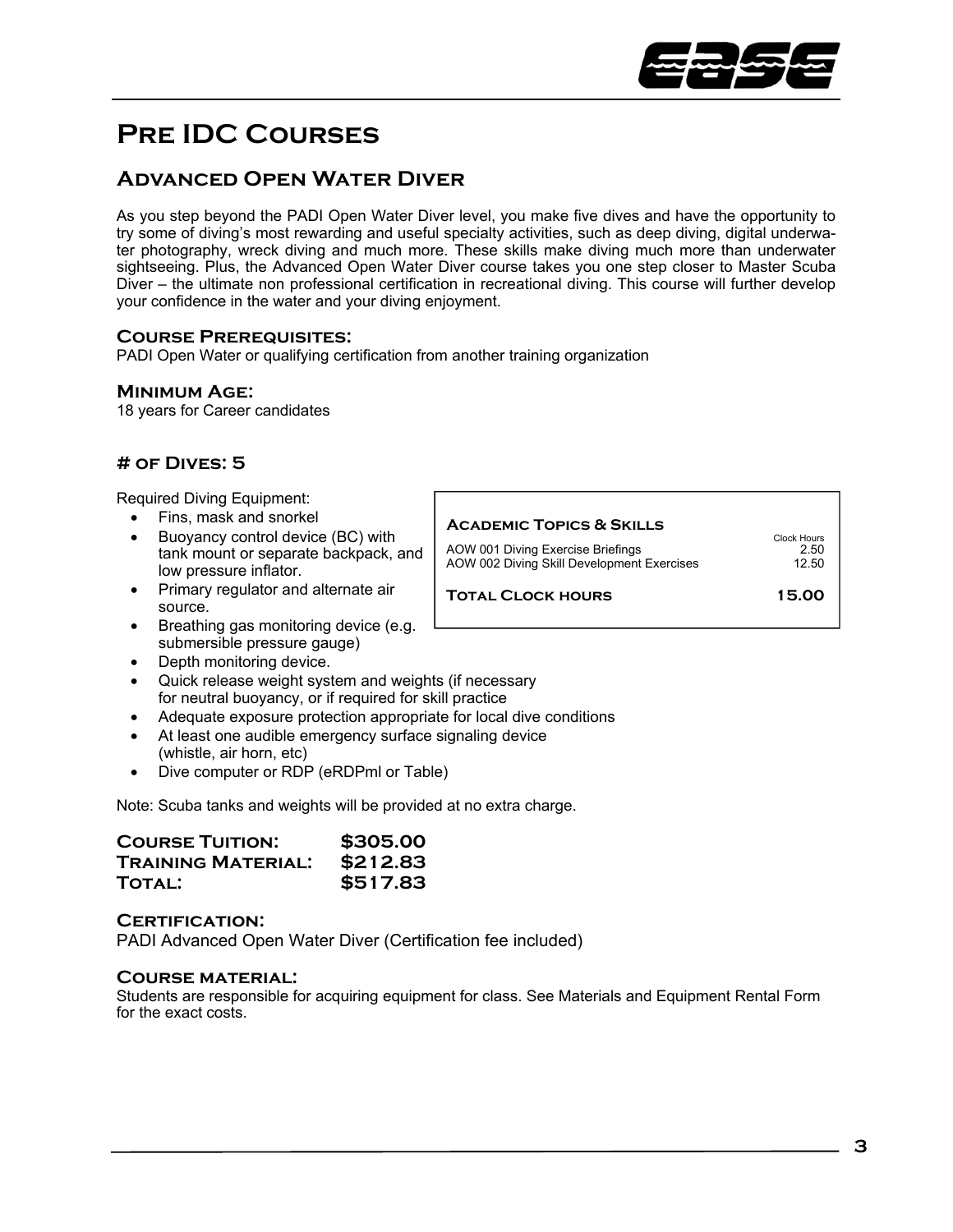

# **Rescue Diver**

Challenging and rewarding best describes the PADI Rescue Diver course. This course will expand your knowledge and experience level. Rescue Divers learn to look beyond themselves and consider the safety and well being of other divers. Although his course is challenging, it is a rewarding way to build your confidence. Rescue Diver training will prepare you to prevent problems and, if necessary, manage dive emergencies. Many divers say this is the best course they have ever taken. You'll cover:

- •Self-rescue and diver stress
- •Emergency management and equipment
- •Panicked diver response
- •In-water rescue breathing techniques
- •Egress (exits)
- •Dive accident scenarios

### **Course Prerequisites:**

| PADI Advanced Open Water or qualifying certifica-    |
|------------------------------------------------------|
| tion from another training organization              |
| Minimum of 20 dives for qualifying certification     |
| Cardiopulmonary Resuscitation (CPR-Primary Care)     |
| and basic first aid (Secondary Care) within the past |
| two years (24 months)                                |

### **Minimum Age:**

18 years for Career candidates

# **# of Dives: 4**

Required Diving Equipment:

- Fins, mask and snorkel
- Buoyancy control device (BCD) with tank mount or separate backpack, and low pressure inflator.
- Primary regulator and alternate air source.
- Breathing gas monitoring device (e.g. submersible pressure gauge)
- Depth monitoring device.
- Quick release weight system and weights (if necessary for neutral buoyancy, or if required for skill practice)
- Adequate exposure protection appropriate for local dive conditions
- At least one audible emergency surface signaling device (whistle, air horn, etc)
- Dive computer or RDP (eRDPml or Table)

Note: Scuba tanks and weights will be provided at no extra charge.

| <b>COURSE TUITION:</b>    | \$350.00 |
|---------------------------|----------|
| <b>TRAINING MATERIAL:</b> | \$224.50 |
| <b>TOTAL:</b>             | \$574.50 |

#### **Certification:**

PADI Rescue Diver (Certification fee included)

### **Course material:**

Students are responsible for acquiring equipment for class. See Materials and Equipment Rental Form for the exact costs.

#### **Academic Topics & Skills**

|                                                      | <b>Clock Hours</b> |
|------------------------------------------------------|--------------------|
| RES 001 Psychology of Rescue                         | 1.00               |
| RES 002 Being Prepared for a Diver Emergency         | 1.00               |
| RES 003 Accident Management                          | 1.00               |
| RES 004 Responding to Diver Emergencies              | 1.00               |
| RES 005 Administration and Exam                      | 1.00               |
|                                                      |                    |
| <b>CONFINED &amp; OPEN WATER SKILLS</b>              |                    |
| RFS 006 Tired Diver                                  | 1.00               |
| <b>RES 007 Panicked Diver</b>                        | 1.00               |
| RES 008 Response from Shore, Boat or Dock            |                    |
| (responsive diver)                                   | 2.00               |
| <b>RES 009 Distressed Diver</b>                      | 1.00               |
| <b>RES 010 Self Rescue Review</b>                    | 0.50               |
| RES 011 Missing Diver                                | 1.00               |
| RES 012 Surfacing the Unresponsive Diver             | 2.50               |
| RES 013 Unresponsive Diver at the Surface            | 2.50               |
| RES 014 Exiting the Unresponsive Diver               | 1.00               |
| RES 015 First Aid for Pressure-Related Injuries      |                    |
| and Oxygen Administration                            | 1.00               |
| RES 016 Response from Shore and Boat to              |                    |
|                                                      |                    |
| Unresponsive (non-breathing) Diver at<br>the surface | 2.00               |
|                                                      | 2.50               |
| RES 017 Unresponsive Diver U/W Scenario              |                    |
| RES 018 Unresponsive Diver at the Surface            | 2.00               |
| <b>TOTAL CLOCK HOURS</b>                             | 25.00              |
|                                                      |                    |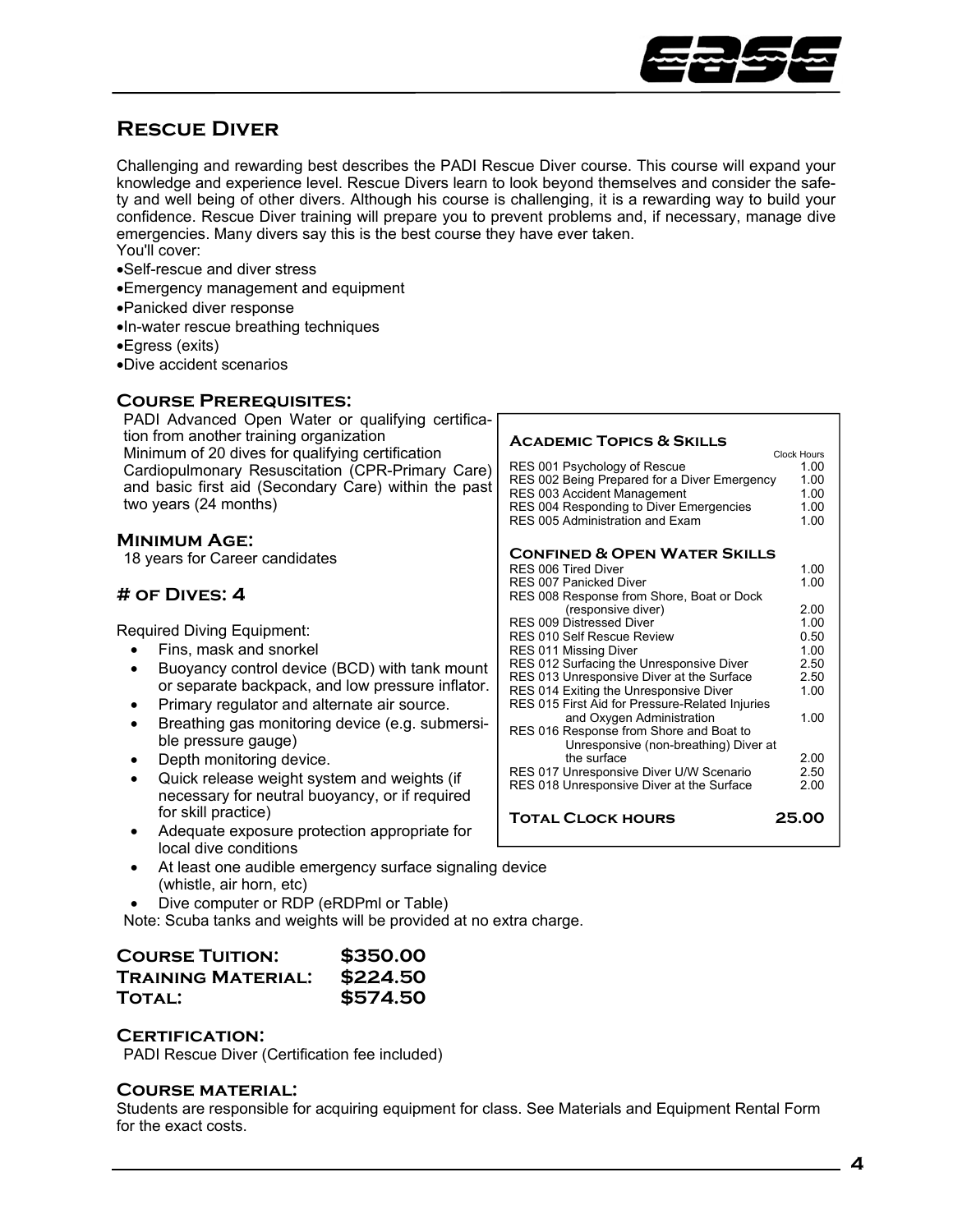

# **Divemaster**

Your adventure into the professional levels of recreational diving begins with the PADI Divemaster program. Working closely with a PADI Instructor, in this program you expand your dive knowledge and hone your skills to the professional level. PADI Divemaster training develops your leadership abilities, qualifying you to supervise dive activities and assist instructors with student divers.

During the PADI Divemaster program, you learn dive leadership skills through both classroom and independent study. You complete water skills and stamina exercises, as well as training exercises that stretch your ability to organize and solve problems. You put this knowledge into action through a series of practical training exercises.

Knowledge Development: 12 topics ranging from dive theory to assisting student divers in training

# **Course Prerequisites:**

| PADI Advanced Open Water Diver (or quali-                                                                                                    |                            |
|----------------------------------------------------------------------------------------------------------------------------------------------|----------------------------|
| fying certification from another training or-<br><b>ACADEMIC TOPICS</b><br>ganization)<br>DM 001 Role & Characteristics of a PADI Divemaster | <b>Clock Hours</b><br>1.00 |
| PADI Rescue Diver (or qualifying certification<br>DM 002 Supervising Diving Activities                                                       | 2.00                       |
| from another training organization)<br>DM 003 Assisting with Student Divers                                                                  | 1.50                       |
| DM 004 Diver Safety and Risk Management<br>Logged 40 scuba dives to start training and                                                       | 1.50                       |
| DM 005 Divemaster Conducted Programs<br>logged 60 scuba dives for certification re-                                                          | 1.50                       |
| DM 006 Specialized Skills and Activities<br>quirement.                                                                                       | 1.50                       |
| DM 007 The Business of Diving and your Career                                                                                                | 1.50                       |
| Medically evaluated and cleared for diving by<br>DM 008 Awareness of the Dive Environment                                                    | 1.50                       |
| DM 009 Dive Theory Review<br>a physician within 12 months.                                                                                   | 2.00                       |
| DM 010 Administration, Knowledge reviews and Exams                                                                                           | 2.00                       |
| <b>CONFINED WATER SKILLS</b><br><b>MINIMUM AGE:</b>                                                                                          |                            |
| DM 011 Waterskills Exercises<br>18 years<br>400 Yard Swim                                                                                    | 3.50                       |
| 800 Yard Swim                                                                                                                                |                            |
| $#$ OF DIVES: $8$<br>100 Yard Inert Diver Tow                                                                                                |                            |
| 15-Minute Tread                                                                                                                              |                            |
| <b>Equipment Exchange</b>                                                                                                                    |                            |
| <b>Required Diving Equipment:</b><br>DM 012 Diver Rescue                                                                                     | 2.00                       |
| Fins, mask and snorkel<br>DM 013 Dive Skills Workshop                                                                                        | 3.00                       |
| DM 014 Open Water Diver Students in Confined Water<br>Buoyancy control device (BCD) with<br>٠                                                | 2.00                       |
| DM 015 DM conducted Programs<br>tank mount or separate backpack, and                                                                         | 4.00                       |
| Scuba Review in Confined Water<br>low pressure inflator.                                                                                     |                            |
| Skin Diving Course and Snorkeling Supervision                                                                                                |                            |
| Primary regulator and alternate air<br>Discover Scuba Diving Program<br>٠                                                                    |                            |
| <b>OPEN WATER SKILLS</b><br>source.                                                                                                          |                            |
| DM 016 Dive Site Setup and Management<br>Breathing gas monitoring device (e.g.<br>٠                                                          | 1.00<br>2.50               |
| DM 017 Mapping Project<br>submersible pressure gauge)<br>DM 018 Dive Briefing                                                                | 0.50                       |
| DM 019 Search and Recovery Scenario<br>Depth and Time monitoring device.<br>٠                                                                | 1.50                       |
| DM 020 Deep Dive Scenario                                                                                                                    | 2.50                       |
| Compass<br>٠<br>DM 021 Discover Scuba Diving Program-Additional Dive                                                                         | 1.50                       |
| Quick release weight system and<br>DM 022 Discover Local Diving<br>٠                                                                         | 2.50                       |
| DM 023 Open Water Diver Students in Open Water<br>weights (if necessary for neutral buoy-                                                    | 2.50                       |
| DM 024 Continuing Education Student Divers in Open Water<br>ancy, or if required for skill practice.)                                        | 2.50                       |
| DM 025 Certified Divers in Open Water                                                                                                        | 2.50                       |
| Adequate exposure protection<br>٠                                                                                                            |                            |
|                                                                                                                                              |                            |
| appropriate for local dive conditions<br><b>TOTAL CLOCK HOURS</b><br>Two surface signaling devices-one                                       | 50.00                      |

and one visible (inflatable surface tube, flare, signal mirror, etc.)

• Dive computer or RDP (eRDPml or Table) and Instruction for use.

Note: Scuba tanks and weights will be provided at no extra charge.

| <b>COURSE TUITION:</b>    | \$839.00  |
|---------------------------|-----------|
| <b>TRAINING MATERIAL:</b> | \$308.00  |
| FEES:                     | \$123.00  |
| <b>TOTAL:</b>             | \$1270.00 |

#### **Course material:**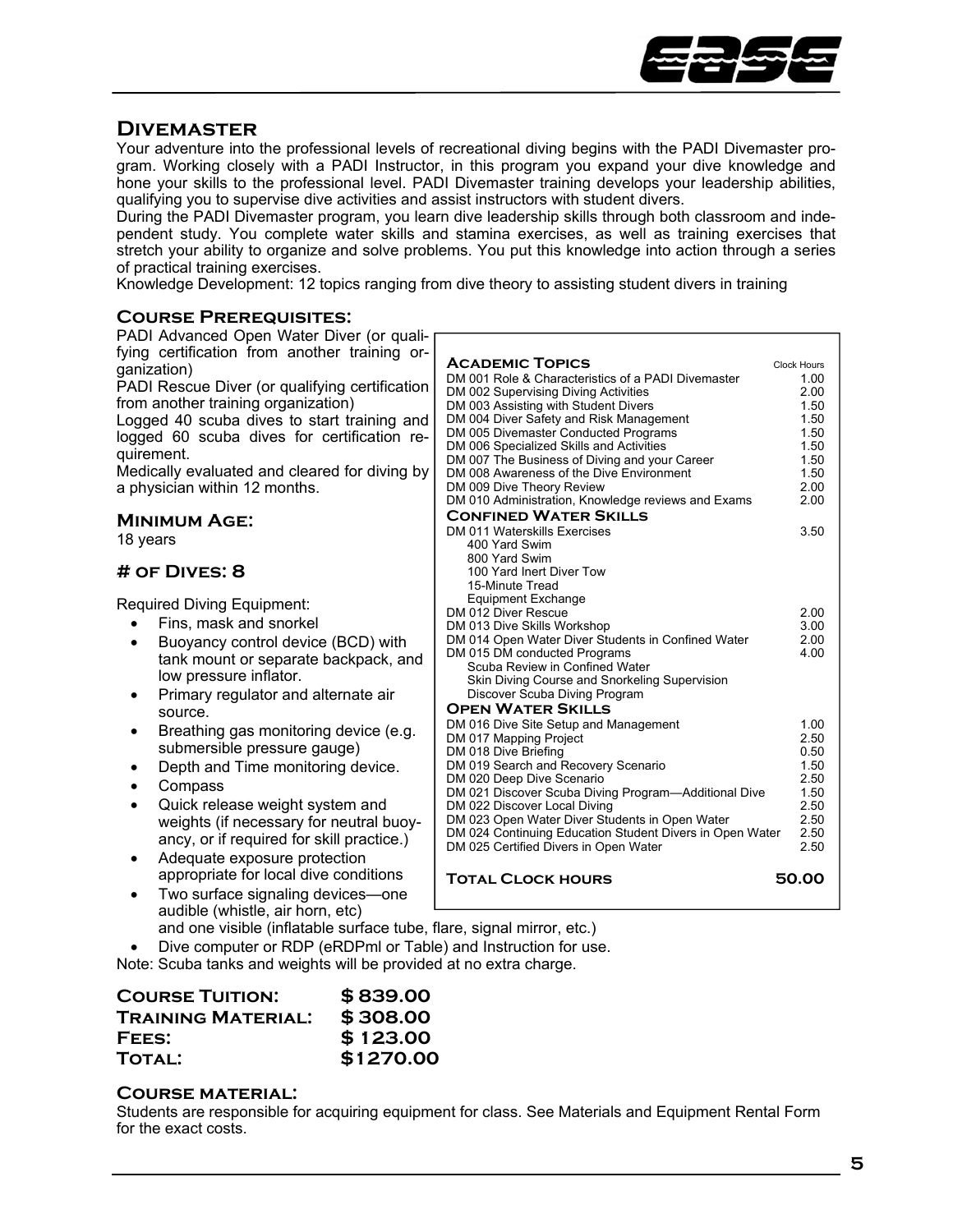

# **Go-Pro Divemaster**

The Go-Pro Divemaster Program is the first step for someone wanting to become a scuba diving professional. It is targeted at candidates with basic or no diver level certification and takes them thru the first level of dive professional, the PADI Divemaster. With this certification, a person is qualified to lead certified divers on recreational dives and assist PADI dive instructors with student training. Successful completion of the Go-Pro Divemaster program meets the prerequisite requirements to enter the PADI instructor program.

# **Course Prerequisites:**

Non Diver or Basic scuba certification

#### **Minimum Age:**  18 years for Career candidates **# of Dives: 33**  Required Diving Equipment: • Fins, mask and snorkel • Buoyancy control device (BCD) with low pressure inflator. • Primary regulator and alternate air source. • Breathing gas monitoring device (e.g. submersible pressure gauge) Depth monitoring device. • Quick release weight system and weights if necessary for neutral buoyancy or if required for skill practice • Adequate exposure protection appro-**Academic Topics & Skills** Clock Hours GP-DM 001 Course Orientation 2.00 GP-DM 002 Go-Pro Open Water Diver Knowledge Development 2.00 Confined Water Training 8.00 Open Water Training 8.00 GP-DM 003 Go-Pro Advanced Open Water Diver Knowledge Development 2.00<br>
Open Water Training 24.00 **Open Water Training** GP-DM 004 Go-Pro Master Scuba Diver Knowledge Development 6.00<br>
Open Water Training 1999 80.00 Open Water Training GP-DM 005 Go-Pro Rescue Diver/Emergency First Response Knowledge Development 8.00<br>
Open Water Training 16.00 Open Water Training 16.00 GP-DM 006 Go-Pro Divemaster Knowledge Development 10.00 Confined Water Skills Development 10.00 Open Water Training 30.00 **Total Clock hours 156.00**

- priate for local dive conditions At least one audible and one visual emergency surface signaling device (whistle, air horn, etc)
- Dive computer
- Accessories:, slates, reels, spool, light

Note: Scuba tanks and weights will be provided at no extra charge.

| <b>COURSE TUITION:</b>    | \$3190.00 |
|---------------------------|-----------|
| <b>TRAINING MATERIAL:</b> | \$4606.20 |
| FEES:                     | \$1137.00 |
| <b>TOTAL:</b>             | \$8933.20 |

### **Certification:**

PADI Open Water Diver, Advanced Open Water Diver, EFR CPR, Rescue Diver, Master Scuba Diver and PADI Divemaster

### **Course material:**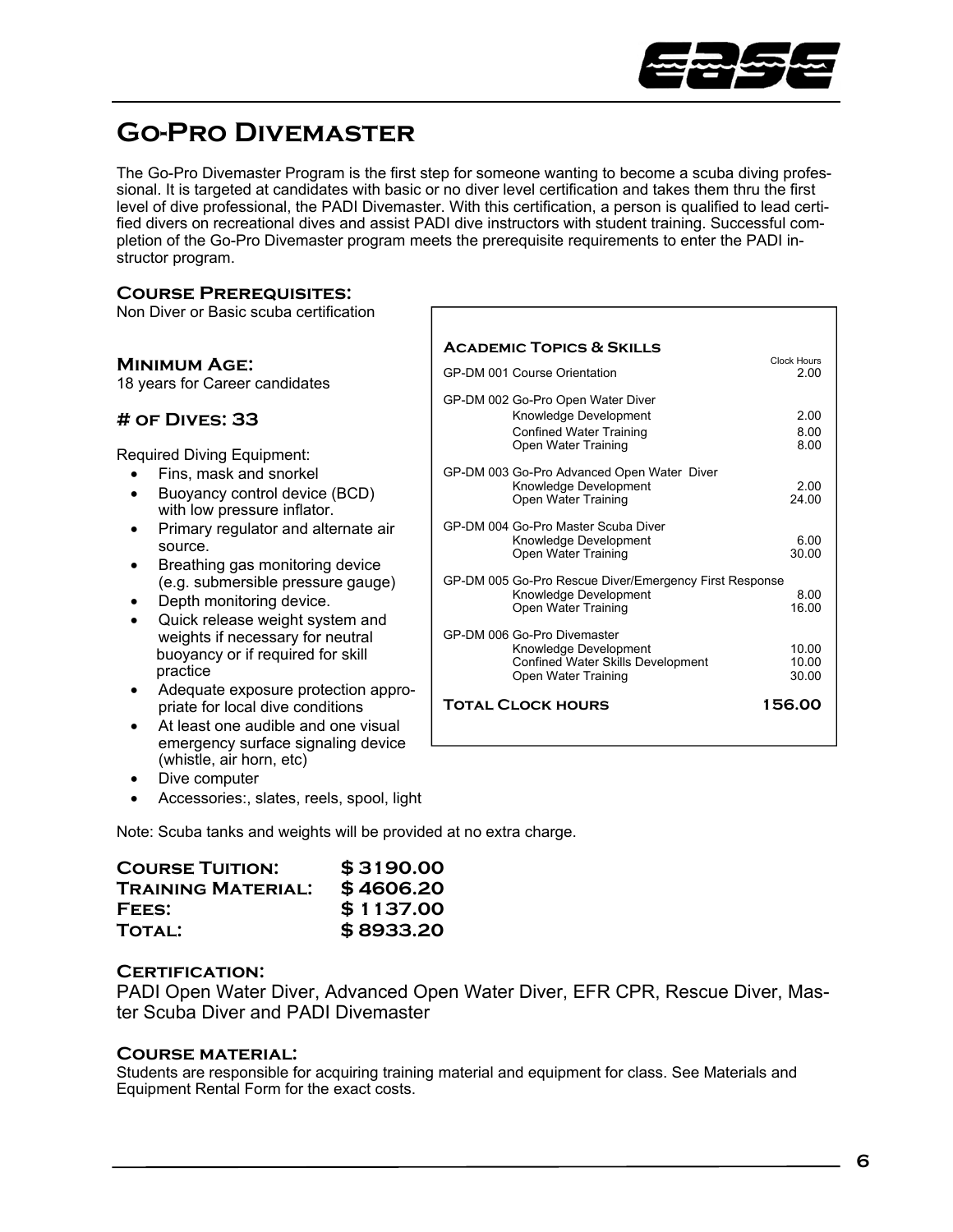

# **Instructor Development Course**

Are you looking for something extraordinary? To do something others can only dream of? To help people transform their lives? To open doors you didn't even know existed? All of this, and more, awaits you as a PADI Open Water Scuba Instructor. The Instructor Development Course (IDC) is the cornerstone of PADI's professional-level training. The course focuses on preparing you to function as a PADI Assistant Instructor or Open Water Scuba Instructor by introducing you to the complete PADI System. The course focuses your ability on using all components of the system as a professional dive educator.

# **Course Prerequisites:**

PADI Divemaster rating or qualifying certification from another organization 60 logged dives (with experience in night, deep and navigation) Proof of CPR and first aid training within the last 24 months Medically evaluated and cleared for diving by a physician within 12 months. You'll need 100 logged dives to take the Instructor Exams unless enrolled in our Career Program.

# **Minimum Age:**

18 years

# **# of Dives: 3**

Required Diving Equipment:

- Fins, mask and snorkel • Buoyancy control device (BCD) with tank mount or separate backpack, and low pressure inflator.
- Primary regulator and alternate air source.
- Breathing gas monitoring device (e.g. submersible pressure gauge)
- Depth and Time monitoring device.
- Compass
- Quick release weight system and weights (if necessary for neutral buoyancy, or if required for skill practice.)
- Adequate exposure protection appropriate for local dive conditions
- Two surface signaling devices—one audible (whistle, air horn, etc) and one visible (inflatable surface

tube, flare, signal mirror, etc.)

• Dive computer or RDP (eRDPml or Table) and Instruction for use.

Note: Scuba tanks and weights will be provided at no extra charge.

| <b>ACADEMIC TOPICS &amp; SKILLS</b><br><b>Online Modules</b>                               | <b>Clock Hours</b> |
|--------------------------------------------------------------------------------------------|--------------------|
| IDC 001 Learning, Instruction and the PADI System                                          | 1.50               |
| <b>IDC 002 General Standards and Procedures 1</b>                                          | 1.50               |
| IDC 003 Risk Management 1                                                                  | 1.50               |
| <b>IDC 004 Marketing Diving</b>                                                            | 1.50               |
| IDC 005 Start Diving                                                                       | 1.50               |
| <b>IDC 006 Teaching PADI Specialty Diver Courses</b>                                       | 1.50               |
| <b>IDC 007 Business of Diving</b>                                                          | 1.50               |
| IDC 008 Keep Diving                                                                        | 1.50               |
| IDC 009 How to Teach the RDP                                                               | 1.50               |
| In Class Presentations                                                                     |                    |
| <b>IDC 010 Course Orientation</b>                                                          | 1.50               |
| <b>IDC 011 Developing Knowledge Development Presentations</b>                              | 2.00               |
| IDC 012 Teaching in Confined Water                                                         | 2.00               |
| <b>IDC 013 Conducting Open Water Training Dives</b>                                        | 2.00               |
| <b>IDC 014 General Standards and Procedures and</b>                                        |                    |
| professional Membership                                                                    | 1.50               |
| <b>IDC 015 Dive Theory examinations</b>                                                    | 1.50               |
| <b>IDC 016 Risk Management 2</b>                                                           | 1.50               |
| <b>IDC 017 Open Water Diver Course</b>                                                     | 1.50               |
| <b>IDC 018 Adventures in Diving Program</b>                                                | 1.50               |
| <b>IDC 019 Rescue Diver Course</b>                                                         | 1.50               |
| <b>IDC 020 Divemaster Course</b>                                                           | 1.50               |
| <b>IDC 021 Candidate Prescriptive Teaching Presentation</b><br><b>Confined Water Dives</b> | 4.50               |
| IDC 022 Skills Demonstration Workshop                                                      | 1.50               |
| <b>IDC 023 Candidate Confined Water Teaching Presentation</b>                              | 8.00               |
| <b>IDC 024 Discover Scuba Diving Workshop</b>                                              | 2.50               |
| <b>Open Water Dives</b>                                                                    |                    |
| <b>IDC 025 Candidate Open Water Teaching Presentations</b>                                 | 6.00               |
| <b>IDC 026 Rescue Diver Course Workshop</b>                                                | 2.00               |
| <b>IDC 027 Adventure Dive Workshop</b>                                                     | 3.00               |
| <b>IDC 028 Discover Scuba Diving Workshop</b>                                              | 2.00               |
| <b>TOTAL CLOCK HOURS</b>                                                                   | 61.00              |

# **Course Tuition: \$ 1489.00 Training Material: \$ 831.00 Fees: \$ 865.00 Total: \$ 3185.00**

#### **Certification:**

Instructor Examination Certification Fee: \$675 (Certification fee not included)

### **Course material:**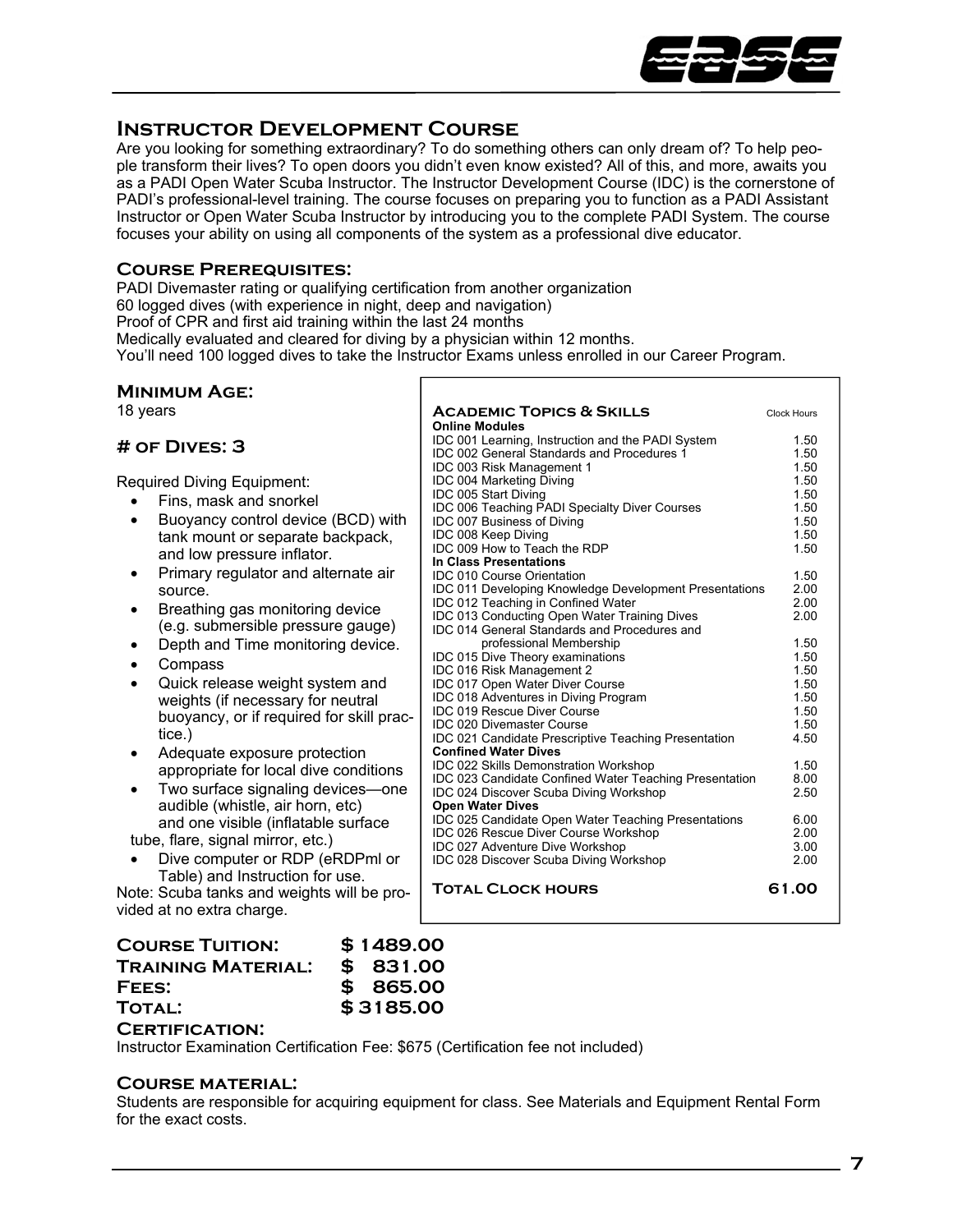

# **Go-Pro Instructor**

The Go-Pro Instructor program begins with the Preparation to the PADI Instructor Development Course (IDC). This program also includes: PADI IDC, PADI Instructor Examination, EFR/CFC Instructor, This program can be entered at any level provided the student meets the prerequisite requirements. After successful completion of the PADI Instructor Exam (IE), PADI will award a candidate the Open Water Scuba Instructor certification.

# **Course Prerequisites:**

PADI Divemaster rating or qualifying certification from another organization 60 logged dives (with experience in night, deep and navigation) Proof of CPR and first aid training within the last 24 months Medically evaluated and cleared for diving by a physician within 12 months. You'll need 100 logged dives to take the Instructor Exams unless enrolled in our Dive Industry Specialist Program

### **Minimum Age:**

18 years for Career candidates

# **# of Dives: 5**

Required Diving Equipment:

- Fins, mask and snorkel
- Buoyancy control device (BCD) with low pressure inflator.
- Primary regulator and alternate air source
- Breathing gas monitoring device (e.g. submersible pressure gauge)
- Depth monitoring device
- Quick release weight system and weights if necessary for neutral buoyancy, or if required for skill practice
- Adequate exposure protection appropriate for local dive conditions
- At least one audible and one visual emergency surface signaling device
- Dive computer or RDP (eRDPml or Table)

Note: Scuba tanks and weights will be provided at no extra charge.

| <b>COURSE TUITION:</b>    | \$1739.00 |
|---------------------------|-----------|
| <b>TRAINING MATERIAL:</b> | \$1750.87 |
| FEES:                     | \$983.00  |
| <b>TOTAL:</b>             | \$4472.87 |

#### **Certification:**

PADI Open Water Scuba Instructor EFR / CFC Instructor

#### **Course material:**

| <b>ACADEMIC TOPICS &amp; SKILLS</b>                          |                            |
|--------------------------------------------------------------|----------------------------|
| <b>GPI 001 Course Orientation</b>                            | <b>Clock Hours</b><br>2.00 |
| GPI 002 Go-Pro Instructor Development Preparation            |                            |
| Knowledge Development                                        | 5.00                       |
| Confined Water Training                                      | 4.00                       |
| GPI 003 Go-Pro Instructor Development                        |                            |
| Knowledge Development                                        | 36.00                      |
| <b>Confined Water Training</b>                               | 12.00                      |
| Open Water Training                                          | 12.00                      |
| GPI 004 Go-Pro Emergency First Response/Care for<br>Children |                            |
| Instructor                                                   |                            |
| Knowledge Development                                        | 1200                       |
| GPI 005 PADI Instructor Examination                          |                            |
| Knowledge Development Evaluation                             | 5.00                       |
| <b>Confined Water Skills Evaluation</b>                      | 3.00                       |
| Open Water Skills Evaluation                                 | 8.00                       |
| <b>TOTAL CLOCK HOURS</b>                                     | 99.00                      |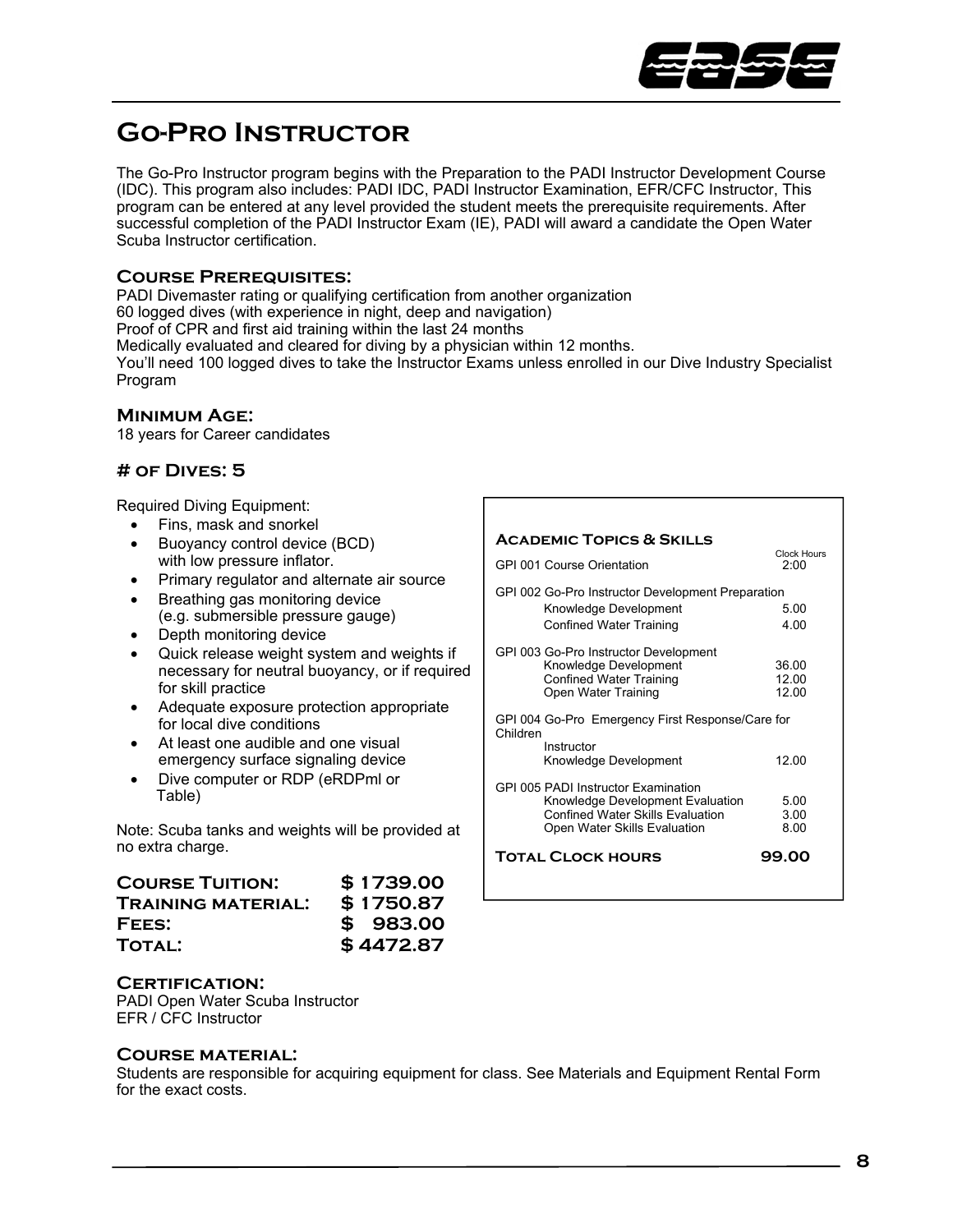

# **Dive Industry Specialist Program**

Go beyond the basic PADI Open Water Scuba Instructor (OWSI) to make yourself more marketable. This professional program prepares you to be a Master Scuba Diver Trainer by earning 5 PADI Specialty Instructor certifications in your choice of 5 over 20 Instructor Specialties. Additionally, this program includes the following diver and instructor level courses: Gas Blender Instructor, Equipment Service technician, VIP Inspector, Valves repair technician, Regulator repair technician, DAN Diving Emergency Management Provider (DEMP) Instructor and Handicapped Scuba Association (HSA) Instructor. Potential employers are looking to hire qualified professionals that have a wide range of Specialty Instructor level qualifications.

# **Course Prerequisites:**

PADI Open Water Scuba Instructor **Minimum Age:**  18 years for Career candidates

# **# of Dives: 8**

Required Diving Equipment:

- Fins, mask and snorkel
- Buoyancy control device (BCD) with low pressure inflator.
- Primary regulator and alternate air source.
- Breathing gas monitoring device (e.g. submersible pressure gauge)
- Depth monitoring device.
- Quick release weight system and weights if necessary for neutral buoyancy, or if required for skill practice
- Adequate exposure protection appropriate for local dive conditions
- At least one audible and one visual emergency surface signaling device (whistle, air horn, etc)
- Dive computer or RDP (eRDPml or Table)

Note: Scuba tanks and weights will be provided at no extra charge.

| <b>COURSE TUITION:</b>    | \$2750.00 |
|---------------------------|-----------|
| <b>TRAINING MATERIAL:</b> | \$1222.65 |
| FEES:                     | \$735.00  |
| <b>TOTAL:</b>             | \$4707.65 |

#### **Certification:**

PADI Specialty Instructor in 5 different specialties PADI Gas Blender Instructor TDI Equipment O2 Technician VIP and Valves repair technician Regulator Repair orientation DAN DEMP Instructor HSA Instructor

#### **Course material:**

| <b>ACADEMIC TOPICS &amp; SKILLS Clock Hours</b><br>DIS 001 Course Orientation<br>DIS 002 Master Scuba Diver Preparation | 1.00         |
|-------------------------------------------------------------------------------------------------------------------------|--------------|
| Knowledge Development                                                                                                   | 10.00        |
| Open Water Training                                                                                                     | 28.00        |
| DIS 003 Gas Blender Instructor<br>Knowledge Development and Skills                                                      | 8.00         |
| DIS 004 Equipment Oxygen Service Technician<br>Knowledge Development and Skills                                         | 8.00         |
| DIS 005 VIP and Valves Repair Technician<br>Knowledge Development and Skills                                            | 8.00         |
| DIS 006 Regulator Repair Technician<br>Knowledge Development and Skills                                                 | 8.00         |
| DIS 007 DAN DEMP Instructor<br>Knowledge Development and Skills                                                         | 8.00         |
| DIS 008 Handicapped Scuba Association Instructor                                                                        |              |
| Knowledge Development                                                                                                   | 8.00<br>4 በበ |
| <b>Confined Water Skills Development</b><br>Open Water Skills Development                                               | 4.00         |
| <b>TOTAL CLOCK HOURS</b>                                                                                                | 95.00        |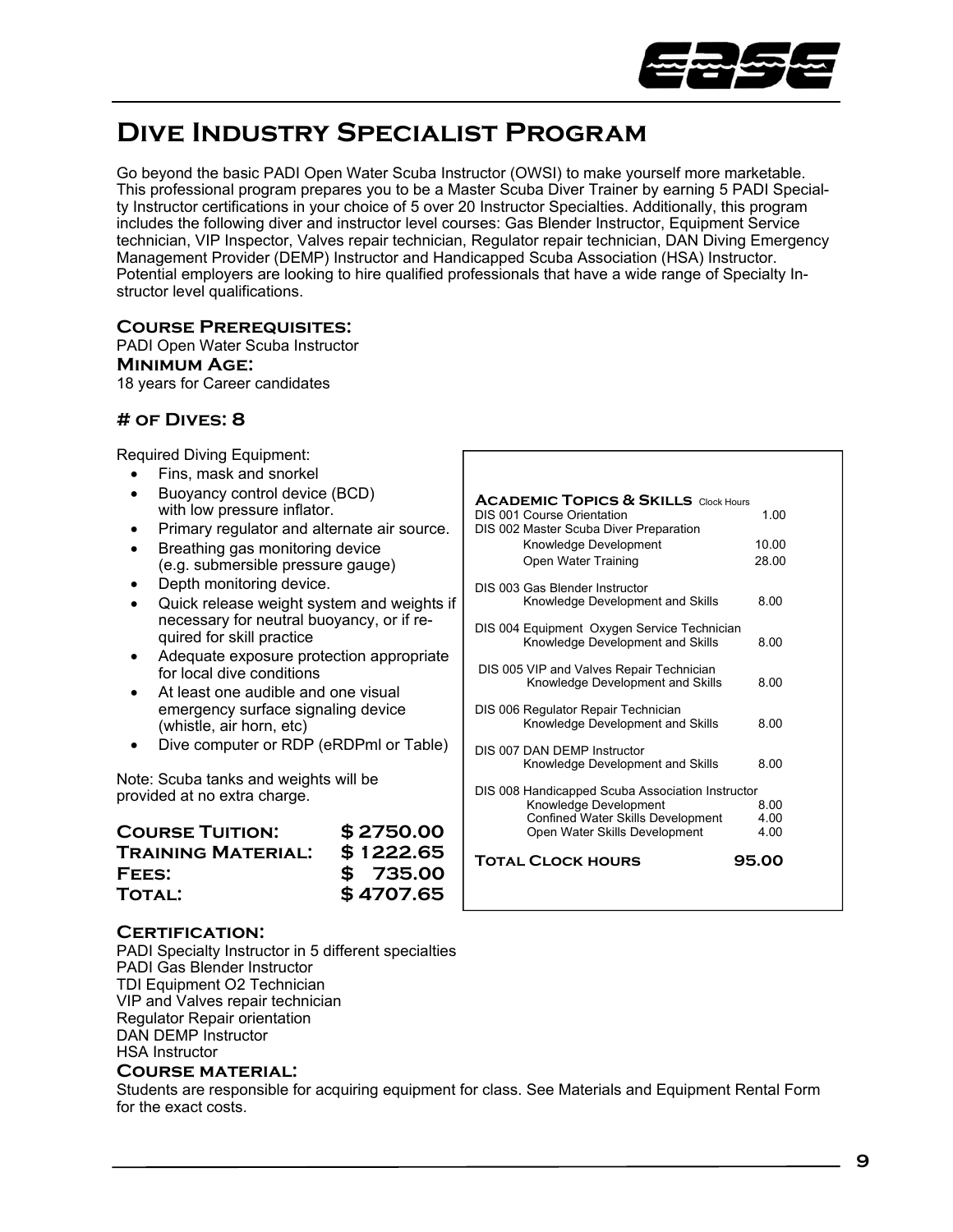

# **Emergency First Response Instructor Course**

First aid and CPR are good skills for anyone involved in adventure sports – just in case. And, you need these skills for the PADI Rescue Diver course. Emergency First Response is a PADI affiliate that specializes in teaching these lifesaving skills – and they're for anyone, not just divers. Most PADI Instructors are also Emergency First Response Instructors! In fact, they need to be EFR Instructor or have CPR/first aid instructor credential from another emergency care organization to be certified as a PADI OWSI.

During the Emergency First Response Instructor course, you will build on your skill as an Emergency Responder and focus on developing your instructional abilities to teach these skills to others. The Instructor course provides you with the additional training necessary to teach the Emergency First Response Primary Care (CPR), Secondary Care (First Aid) and Care for Children courses. Through a multi -media approach of independent study, classroom sessions and practical teaching assignments, you learn to conduct Emergency First Response courses.

The instructor course covers specific goals and performance requirements for the Primary Care, Secondary Care and Care for Children courses, along with instruction on how to structure learning, the requirements of performance-based training, and your role as the instructor in the learning environment. You also learn how to motivate students, evaluate student knowledge, present course content effectively, become proficient in developing students' hands-on skills practice sessions, and are taught how to present an effective scenario-based learning experience.

# **Course Prerequisites:**

To enter the Emergency First Response Instructor course, you must have completed adult, child and infant CPR and first aid training in the past 24 months or a be a practicing medical professional such as a physician, Emergency Medical Technician, Paramedic and Registered Nurse.

| <b>ACADEMIC TOPICS &amp; SKILLS</b>                                                                                                                                                                                                                                                                                                                                                                                              | <b>Clock Hours</b>                                                                   |
|----------------------------------------------------------------------------------------------------------------------------------------------------------------------------------------------------------------------------------------------------------------------------------------------------------------------------------------------------------------------------------------------------------------------------------|--------------------------------------------------------------------------------------|
| EFR 001 Course Orientation<br>EFR 002 Program Philosophy<br>EFR 003 Learning and Instruction Workshop<br>EFR 004 Teaching EFR Skills Workshop<br>FFR 005 Care for Children Course Standards<br>EFR 006 Care for Children Skills Workshop<br>EFR 007 Organizing EFR Course<br>EFR 008 Mannequin Cleaning<br>EFR 009 Standards, Materials and<br><b>Course Considerations</b><br>EFR 010 Marketing EFR/CFC courses<br>FFR 011 Fxam | 1.00<br>1.00<br>1.00<br>3.50<br>1.00<br>2.00<br>1.00<br>0.50<br>0.50<br>0.50<br>1.00 |
| <b>TOTAL CLOCK HOURS</b>                                                                                                                                                                                                                                                                                                                                                                                                         | 13.00                                                                                |

**Minimum Age:**  18 years

| <b>COURSE TUITION:</b>    | \$250.00 |
|---------------------------|----------|
| <b>TRAINING MATERIAL:</b> | \$232.41 |
| FEES:                     | \$118.00 |
| <b>TOTAL:</b>             | \$600.41 |

### **Certification:**

Emergency First Response CPR, First Aid & Care for Children Instructor

### **Course material:**

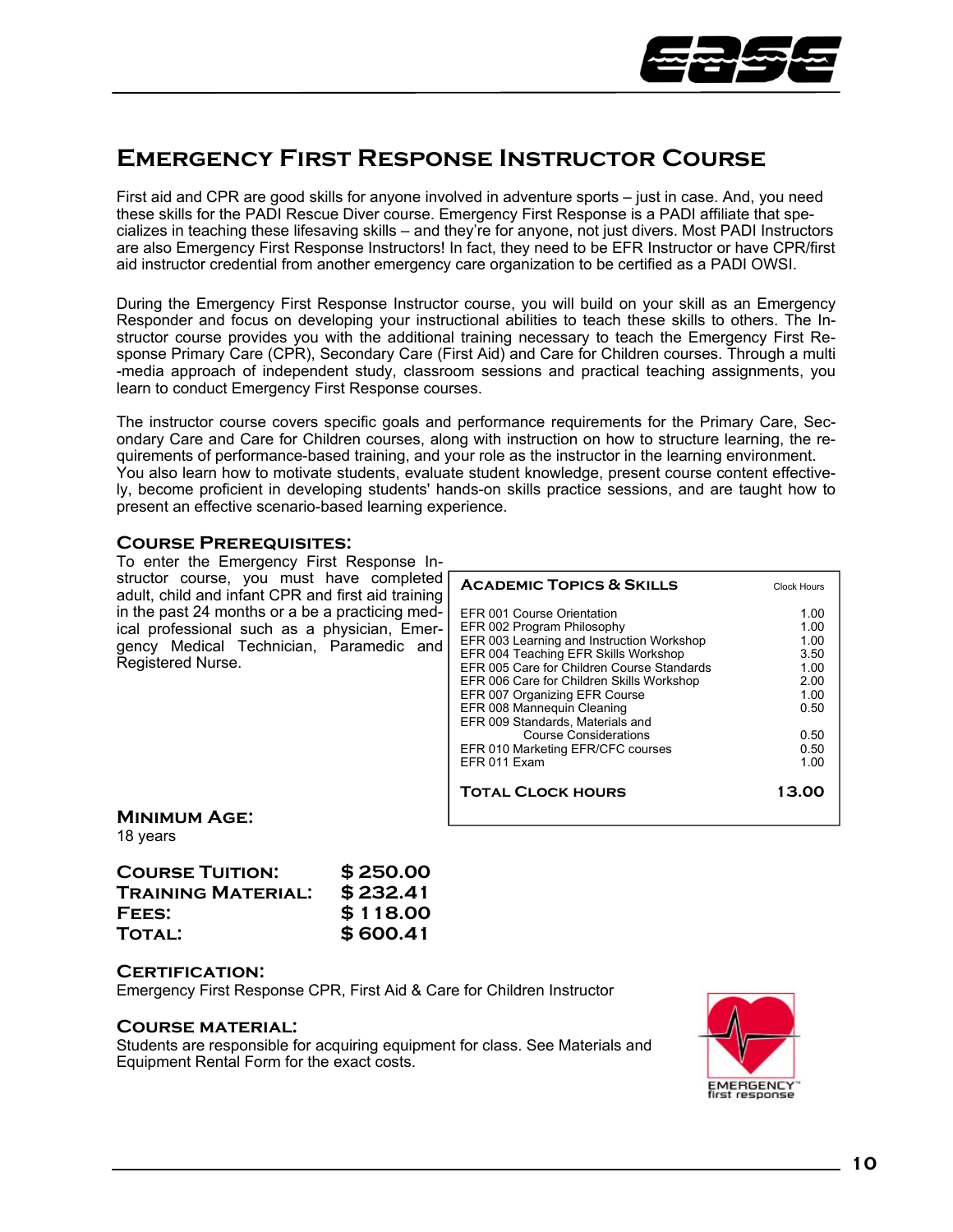

# **Master Scuba Diver Trainer**

As a PADI Instructor, you can increase your marketability and create a greater demand for yourself by becoming a PADI Specialty Instructor. Specialty courses are in great demand today because they are enjoyable for the students to take and for the instructor to teach. In addition, they can easily be combined with international or domestic travel programs, and they qualify students for the Master Scuba Diver rating. The better you are, the more money you make. Dive professionals who have the right skills can work anywhere in the world. Employers seek them out.

Our program includes 5 specialty instructor courses of your choice conducted in an integrated manner over 4 days:

During the program you will learn how to promote, market, and conduct specialty courses. You will practice briefing, skills and scenarios.

### **Course Prerequisites:**

Current PADI Instructor or completion of an IDC or OWSI course within the last 12 months. Eanx Diver.

#### **Minimum Age:**

18 years

### **# of Dives: 7**

Required Diving Equipment:

- Fins, mask and snorkel
- Buoyancy control device (BCD) with tank mount or separate backpack, and low pressure inflator.
- Primary regulator and alternate air source.
- Breathing gas monitoring device (e.g. submersible pressure gauge)
- Depth and Time monitoring device.
- Compass
- Quick release weight system and weights (if necessary for neutral buoyancy, or if required for skill practice.)
- Adequate exposure protection appropriate for local dive conditions
- Two surface signaling devices—one audible (whistle, air horn, etc) and one visible (inflatable surface tube, flare, signal mirror, etc.)
- Dive computer or RDP (eRDPml or Table) and Instruction for use.

Note: Scuba tanks and weights will be provided at no extra charge.

| <b>COURSE TUITION:</b>    | \$695.00  |
|---------------------------|-----------|
| <b>TRAINING MATERIAL:</b> | \$150.15  |
| FEES:                     | \$350.00  |
| <b>TOTAL:</b>             | \$1195.15 |

# **Certification:**

5 PADI Specialty Instructor

Each specialty application requires 10 logged dives in that specialty. Candidates qualify for the MSDT rating only after they have certified 25 PADI divers and submitted a separate application to PADI. MSDT application fee - \$90 (not included in tuition)

### **Course material:**

| <b>ACADEMIC TOPICS &amp; SKILLS</b>                                                                                                                                                                                                                                                                                                                                                      | Clock Hours                                                         |
|------------------------------------------------------------------------------------------------------------------------------------------------------------------------------------------------------------------------------------------------------------------------------------------------------------------------------------------------------------------------------------------|---------------------------------------------------------------------|
| <b>MSDT 001 Specialty Standards &amp; Overview</b><br><b>MSDT 002 Specialty Course Teaching Techniques</b><br><b>MSDT 003 Specialty Marketing Techniques</b><br><b>MSDT 004 Academic Presentations</b><br><b>MSDT 005 Specialty Course Theory</b><br>MSDT 006 Specialty 1 (2 dives)<br>MSDT 007 Specialty 2 (2 dives)<br>MSDT 008 Specialty 3 (1 dive)<br>MSDT 009 Specialty 4 (2 dives) | 3.00<br>4.00<br>2.00<br>4.00<br>100<br>8.00<br>8.00<br>4.00<br>8.00 |
| MSDT 010 EANX Diver Instructor (no dives)<br><b>TOTAL CLOCK HOURS</b>                                                                                                                                                                                                                                                                                                                    | 3.00<br>45.00                                                       |
|                                                                                                                                                                                                                                                                                                                                                                                          |                                                                     |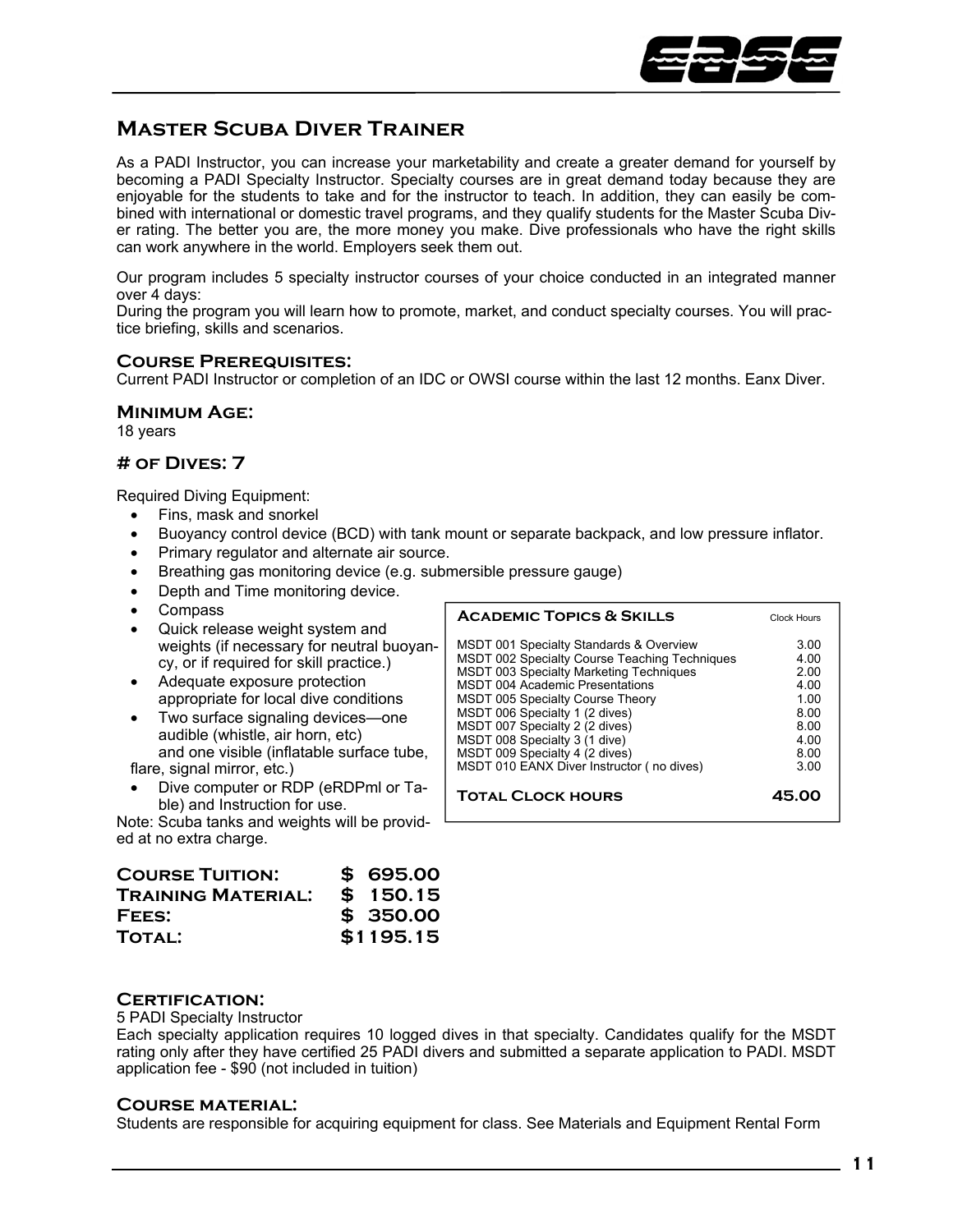

# **Technical Instructor Program**

The PADI Tec Deep Instructor (PTDI) course prepares the PADI Instructor to teach others to go beyond recreational diving limits and prepare them for the demands and challenges of technical diving. The PTDI Instructor course prepares candidates to conduct the Tec Diver (TD) course and addresses the philosophy, organization, practical considerations, promotion and other aspects of teaching the TD course. Since the TD course can be taught in Sidemount configuration, the program include the Tec Sidemount / Recreational Sidemount instructor course.

### **Course Prerequisites:**

Be a renewed PADI Open Water Scuba Instructor (or a PADI Instructor with a higher rating) Be a PADI Enriched Air Instructor, or have successfully completed a PADI Enriched Air Instructor Training course.

Be a PADI Deep Diver Specialty Instructor or have successfully completed a PADI Deep Diver Specialty Instructor Training course.

Have a minimum of 100 logged dives where at least 20 dives were made with enriched air nitrox, 25 dives were deeper than 60 feet and at least 15 dives were deeper than 100 feet.

Г

Please note that there are Post Requisites requirement to be meet before PADI will issue the certification for Tec Sidemount Instructor, Tec Deep Instructor and Tec Instructor.

### **Minimum Age:**

18 years old

### **# of Dives: 25**

| <b>Required Diving Equipment:</b>                         | <b>ACADEMIC TOPICS &amp; SKILLS</b>                     | <b>Clock Hours</b> |
|-----------------------------------------------------------|---------------------------------------------------------|--------------------|
| Mask                                                      | TEC 001 Course Orientation                              | 1.00               |
| Fins                                                      | TEC 002 Tec Deep Diver                                  |                    |
| 1 primary regulator with 7 foot hose                      | Knowledge Development                                   | 16.00              |
| 1 secondary regulator with SPG                            | <b>Confined Water Skills</b>                            | 16.00              |
| 2 deco regulators with SPG                                | Open Water Training                                     | 40.00              |
| 1 dual bladder wing with harness                          |                                                         |                    |
| 1Sidemount Harness                                        | TEC 003 Tec Deep Instructor                             |                    |
| Thigh pockets                                             | Knowledge Development<br><b>Confined Water Training</b> | 12.00<br>5.00      |
| 1 multigas dive computer                                  | Open Water Training                                     | 24.00              |
| 1 Digital Gauge or backup computer                        |                                                         |                    |
| Exposure protection adequate for the envi-                | TEC 004 Tec Sidemount Diver                             |                    |
| ronment                                                   | Knowledge Development                                   | 6.00               |
| Weight system                                             | <b>Confined Water Training</b>                          | 8.00               |
| 2 DSMB / lift bag                                         | Open Water Training                                     | 16.00              |
| Reel 250 Ft                                               | TEC 005 Sidemount Instructor                            |                    |
| Spool 100 Ft                                              | Knowledge Development                                   | 6.00               |
| 2 cutting devices                                         | <b>Confined Water Training</b>                          | 6.00               |
| Wetnotes or wrist slate                                   | Open Water Training                                     | 8.00               |
| Wrist compass                                             |                                                         |                    |
| Primary dive light                                        | TEC 006 Tec Sidemount Instructor                        |                    |
| Various Gate clip                                         | Knowledge Development<br><b>Confined Water Training</b> | 6.00<br>6.00       |
| Shock cord, surgical tubing                               | Open Water Training                                     | 8.00               |
|                                                           |                                                         |                    |
| Note: Scuba tanks will be provided at no<br>extra charge. | <b>TOTAL CLOCK HOURS</b>                                | 184.00             |

**Course Tuition: \$ 5450.00 Training Material: \$ 6919.67 Fees: \$ 221.00 Total: \$12590.67** 



### **Certification:**

Tec Deep Diver, Tec Sidemount Diver, Sidemount Instructor, Tec Sidemount Instructor, Tec Deep **Instructor** 

#### **Course material:**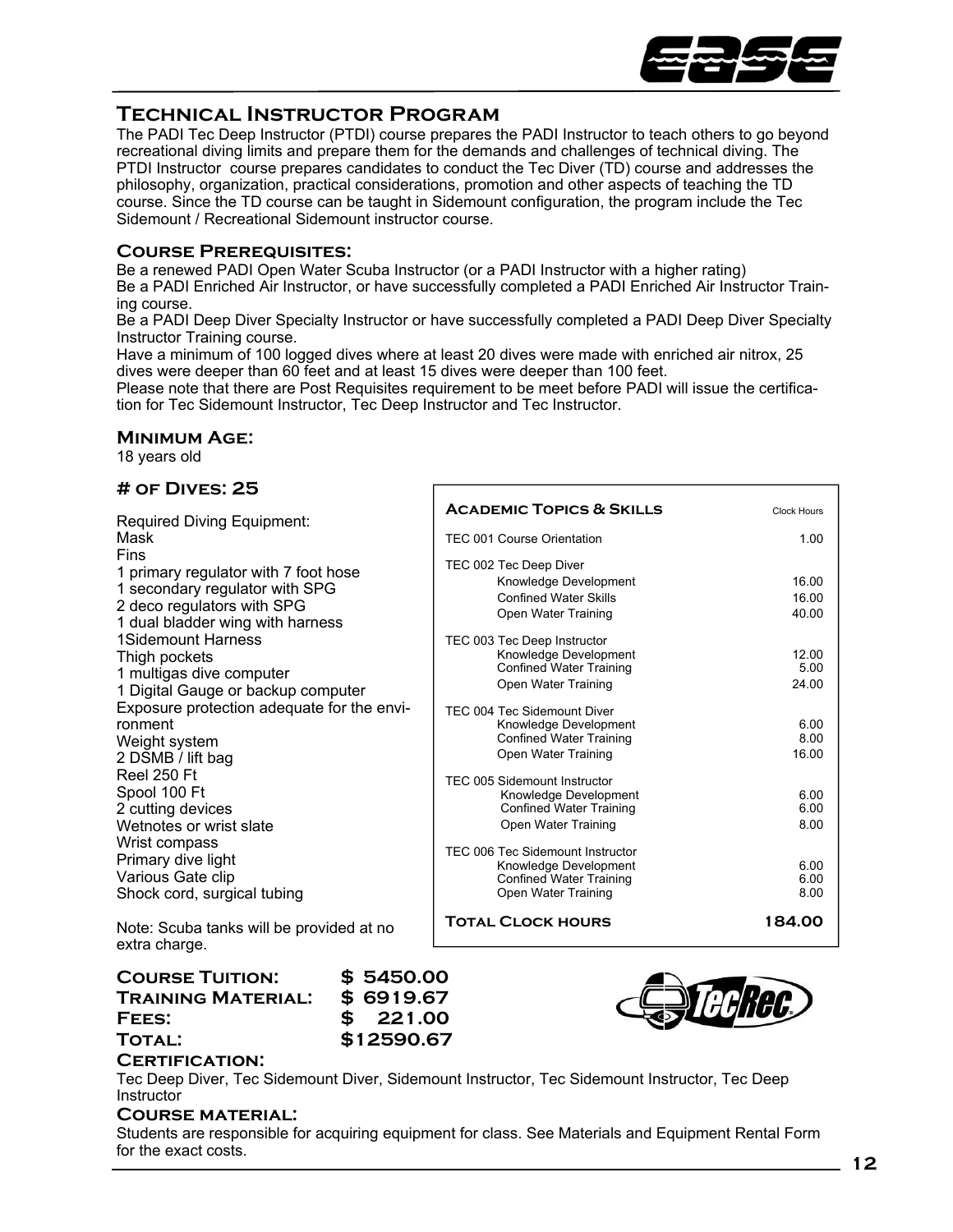

# **Technical Rebreather Instructor Program**

The Tec Closed Circuit Rebreather (CCR) Diver and Instructor program course prepares the CCR Instructor to teach others to go beyond traditional Open Circuit (OC) recreational diving limits and prepare them for the demands and challenges of CCR technical diving. The Tec CCR Instructor course prepares candidates to conduct the Tec Diver (TD) CCR course and addresses the philosophy, organization, practical considerations, promotion and other aspects of teaching the TD CCR course.

# **Course Prerequisites:**

PADI Advanced Open Water Diver, PADI Enriched Air Diver (or qualifying certifications from another training organization,) PADI Deep Diver or proof of 10 dives to 100 feet; 30 logged dives, at least 10 using EANx

deeper than 60 feet; 18 years old Be a Rescue Diver. Be a renewed PADI Open Water Scuba Instructor Be a PADI Enriched Air Instructor, or have successfully completed a PADI Enriched Air Instructor Training course.

Be a PADI Deep Diver Specialty Instructor or have successfully completed a PADI Deep Diver Specialty Instructor Training course.

Have a minimum of 100 logged dives where at least 20 dives were made with enriched air nitrox, 25 dives were deeper than 60 feet and at least 15 dives were deeper than 100 feet.

Please note that there are Post Requisites requirement to be meet before the training organization will issue the certification for Tec CCR Instructor.

### **Minimum Age:**

18 years old

# **# of Dives: 100**

Required Diving Equipment:

| Mask                                        |                |                                                     |                    |
|---------------------------------------------|----------------|-----------------------------------------------------|--------------------|
| <b>Fins</b>                                 |                |                                                     |                    |
| <b>Technical Rebreather and accessories</b> |                | <b>ACADEMIC TOPICS &amp; SKILLS</b>                 | <b>Clock Hours</b> |
| <b>BOV Valve</b>                            |                |                                                     |                    |
| Deco regulator with SPG                     | <b>REB 001</b> | Course Introduction                                 | 1.00               |
| Backup Bailout cylinder                     | <b>REB 002</b> | Tec 40 CCR Diver                                    |                    |
|                                             |                | Knowledge Development                               | 16.00              |
| Multigas Dive Computer                      |                | <b>Confined Water Skills</b>                        | 8.00               |
| <b>Exposure Suit</b>                        |                | Open Water Training                                 | 40.00              |
| CO <sub>2</sub> absorbent                   | <b>REB 003</b> | Tec 40 CCR Diver Experience                         |                    |
| <b>DSMB</b>                                 |                | <b>Practical Application</b><br>Open Water Training | 16.00<br>60.00     |
| Lift Bag                                    | <b>REB 004</b> | Tec 40 CCR Instructor                               |                    |
| <b>Reel 250 Ft</b>                          |                | Knowledge Development                               | 8:00               |
| Spool 100 Ft                                |                | <b>Confined Water</b>                               | 8:00               |
|                                             |                | Open Water Training                                 | 16:00              |
| Knive cutting device                        |                |                                                     |                    |
| Z-Knive                                     |                | <b>TOTAL CLOCK HOURS</b>                            | 173.00             |
| Wetnotes                                    |                |                                                     |                    |
| Wrist compass                               |                |                                                     |                    |
| Backup dive computer                        |                |                                                     |                    |
| <b>Gate Clips</b>                           |                |                                                     |                    |
|                                             |                |                                                     |                    |

| <b>COURSE TUITION:</b> |              | \$4500.00  |
|------------------------|--------------|------------|
| TRAINING MATERIAL:     |              | \$13605.92 |
| FEES:                  | $\mathbf{s}$ | 83.00      |
| <b>TOTAL:</b>          |              | \$18188.92 |

# **Certification:**

Tec 40 CCR Diver, Tec CCR Instructor

# **Course material:**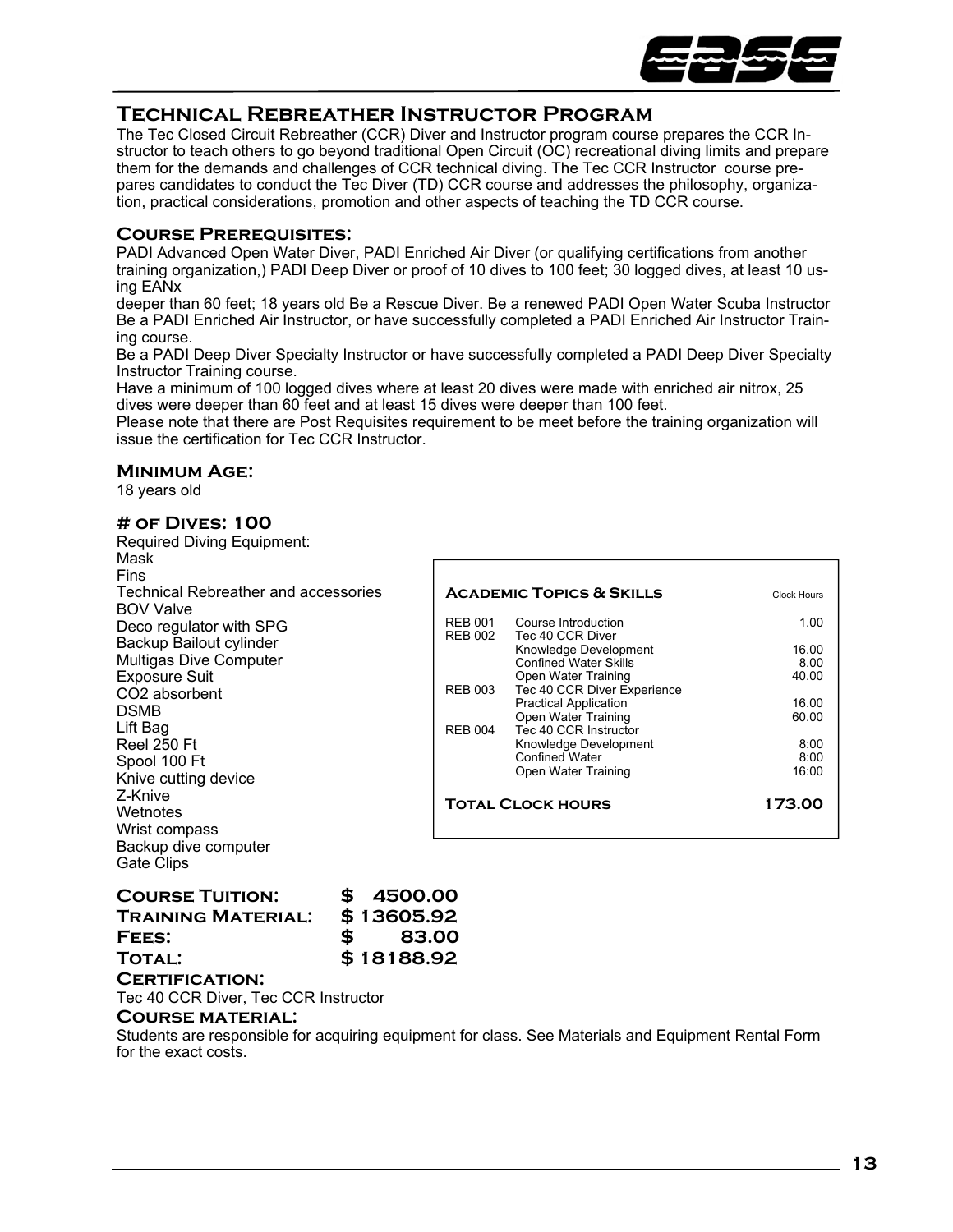

# **Instructor Development Course Staff Instructor**

Instructors who have gone beyond the PADI Master Scuba Diver Trainer certification have special credentials that allow them to teach PADI Instructor Development Courses or programs within the IDC. PADI IDC Staff Instructors can teach the AI course in its entirety and may assist with IDCs This program is the next step in PADI's Instructor Continuing Education program following Master Scuba Diver Trainer, and it provides a complete overview of the IDC training process. You'll practice and learn more about the IDC evaluation skills. You'll practice candidate evaluations in the classroom, pool, and open water settings and learn more about IDC training philosophy.

# **Course Prerequisites:**

PADI Master Scuba Diver Trainer

### **Minimum Age:**

18 years

### **# of Dives: 3**

Required Diving Equipment:

- Fins, mask and snorkel
- Buoyancy control device (BCD) with tank mount or separate backpack, and low pressure inflator.
- Primary regulator and alternate air source.

| Breathing gas monitoring device<br>(e.g. submersible pressure                                                                                                                                                                                                         | <b>ACADEMIC TOPICS &amp; SKILLS</b>                                                                                                                                                                                                                                                                                                                                                                                                                                                                                                                                                                                                                                                                                                              | <b>Clock Hours</b>                                                                                    |
|-----------------------------------------------------------------------------------------------------------------------------------------------------------------------------------------------------------------------------------------------------------------------|--------------------------------------------------------------------------------------------------------------------------------------------------------------------------------------------------------------------------------------------------------------------------------------------------------------------------------------------------------------------------------------------------------------------------------------------------------------------------------------------------------------------------------------------------------------------------------------------------------------------------------------------------------------------------------------------------------------------------------------------------|-------------------------------------------------------------------------------------------------------|
| gauge)<br>Depth and Time monitoring de-<br>vice.<br>Compass<br>Quick release weight system and<br>weights (if necessary for neutral<br>buoyancy, or if required for skill<br>practice.)<br>Adequate exposure protection<br>appropriate for local dive condi-<br>tions | <b>IDCS 001 Course Orientation</b><br><b>IDCS 002 Assistant Instructor Standards Exam</b><br>IDCS 003 Instructor Dive Theory Exam<br><b>IDCS 004 IDC Standards, Procedures and Curriculum</b><br><b>IDCS 005 Knowledge Development Preassessment</b><br><b>IDCS 006 How to Organize the PADI Assistant Instructor Course</b><br><b>IDCS 007 Skill Evaluation Preassessment</b><br><b>IDCS 008 Confined Water Teaching Preassessment</b><br><b>IDCS 009 The Psychology of Evaluation and Counseling</b><br><b>IDCS 010 Evaluating Knowledge Development Presentations</b><br><b>IDCS 011 Evaluating Confined Water Teaching Presentations</b><br><b>IDCS 012 Evaluating Open Water Teaching Presentations</b><br>IDCS 013 Auditing a complete IDC | 1.00<br>1.00<br>1.50<br>1.00<br>1.00<br>1.00<br>1.00<br>1.00<br>1.00<br>2.00<br>2.00<br>2.00<br>61.00 |
| Two surface signaling devices-<br>one audible (whistle, air horn,<br>etc)                                                                                                                                                                                             | <b>TOTAL CLOCK HOURS</b>                                                                                                                                                                                                                                                                                                                                                                                                                                                                                                                                                                                                                                                                                                                         | 76.50                                                                                                 |

and one visible (inflatable surface tube, flare, signal mirror, etc.)

• Dive computer or RDP (eRDPml or Table) and Instruction for use.

Note: Scuba tanks and weights will be provided at no extra charge.

| <b>COURSE TUITION:</b> | \$795.00  |
|------------------------|-----------|
| TRAINING MATERIAL:     | \$478.50  |
| FEES:                  | \$129.00  |
| <b>TOTAL:</b>          | \$1402.50 |

### **Certification:**

PADI IDC Staff Instructor

#### **Course material:**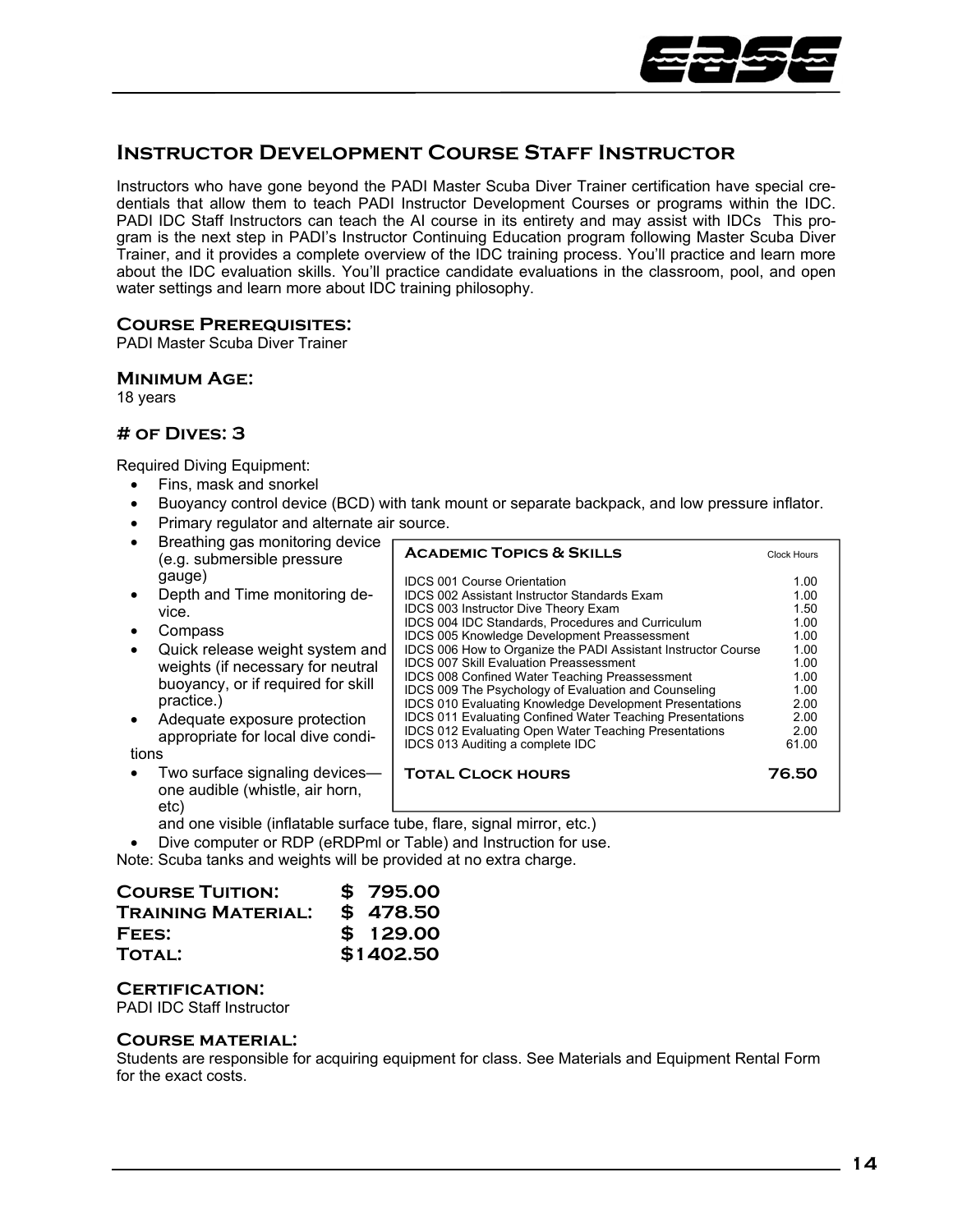

# **Administrative Information**

#### **Tuition & Certification Fees**

The training you receive at our school qualifies you for scuba certification. Your tuition and course deposits are paid to the school; your PADI fees are paid directly to PADI. The fees that are paid to PADI are for processing your certifications, wall certificates, and registering your certification with PADI. The following PADI fees are not included in the course deposit or Tuition that you pay to the School and are due at the completion of your training in order to receive your PADI certification. Divemaster Course Divemaster Fee: \$123 Instructor Development Course Instructor Development Course Fee: \$175 Instructor Evaluation Fee: \$690 IE Make Up segment: \$279 Emergency First Response Instructor Course EFR Instructor Fee: \$118 Master Scuba Diver Trainer Course Specialty Instructor Fees: \$350 (\$70 each specialty certification) Master Scuba Diver Trainer Fee: \$96 IDC Staff Instructor Course IDC Staff Instructor Fee: \$129

#### **Scuba Equipment Needed For Training**

Students are responsible for having the proper scuba equipment for class. The following items are needed: Fins, mask and snorkel

Buoyancy control device (BCD) with tank mount or separate backpack,

and low pressure inflator. Primary regulator and alternate air source.

Breathing gas monitoring device (e.g. submersible pressure gauge) Depth monitoring device.

Quick release weight system and weights (if necessary for neutral buoyancy, or if required for skill practice

Adequate exposure protection appropriate for local dive conditions At least one audible emergency

surface signaling device (whistle, air horn, etc)

Dive computer or RDP (eRDPml or Table). See specific course page for extra equipment needed.

The school has a complete rental department and students needing to rent items should reference the Rental Price Sheet for exact costs. Recreational gear setup rental fee is \$65 per day.

**Student Housing**  The school does not maintain student housing and each student must secure their own accommodation. However, we will be pleased to assist students in locating suitable housing arrangements.

#### **Student Records**

Student records that include the<br>enrollment agreement medical enrollment agreement, approval forms, liability releases, waivers, certification copies, water

skill evaluation sheets, academic evaluation forms, academic tests, and make up tests will be permanently retained by the school. They are available to students upon request. Official transcripts are available from PADI by completing the Student Transcript Request Form and sending it to PADI along with a \$10 fee.

#### **College Credit for Your EASE Course**

The American Council on Education (ACE) recommends that certain EASE Courses be accepted for academic college credit. The evaluation of the amount of credit accepted is up to the Individual College. However, the following courses qualify for college credits. PADI Open Water Diver

|                                    | 1 credit  |
|------------------------------------|-----------|
| PADI Advanced Open Water Diver     |           |
|                                    | 1 credit  |
| <b>PADI Rescue Diver</b>           |           |
|                                    | 1 credit  |
| <b>PADI Divemaster</b>             |           |
|                                    | 2 credits |
| <b>PADI Instructor Development</b> |           |
|                                    | 2 credits |

#### **Career Placement**

The school provides a placement service and will assist students in locating employment opportunities that match their career goals. Placement interviews will be scheduled after students have completed the course. Note: EASE cannot or does not

guarantee employment.

#### **Rules and Regulations**

If a student must miss a session, the instructor must be notified. All missed sessions must be made up. Excessive absences may constitute a significant number of make up sessions and jeopardize the student's continued enrollment. Excessive absence is considered to be 2 missed periods. When a student misses 2 periods and make ups are not possible, the student may fall behind and be dismissed from school.

#### **Tardiness**

A student arriving after attendance has been taken is considered late and will be marked as tardy. All missed class time must be made up.

#### **Leaves**

A leave may be granted by the School Training Director. All sessions missed during leaves must be made up.

#### **Make-up Session**

Students can make-up missed assignments or training segments through the school, with the course instructor, or with an approved private tutor. The private tutoring fees are \$20 per hour.

#### **Interruptions in Training**

Students are generally not dis-missed from school for failure to learn skills, but may need special tutoring sessions or additional training. Student's not successfully completing examinations or training exercises will be given re-training or re-tests, but are unable to continue

to the next level or training until the current or prerequisite level is completed. When a student voluntarily terminates enrollment, a refund is based on the amount of time attended. See the refund policy for specific refund information.

#### **Re-entry to School**

A student that has been dismissed or has voluntarily left school and wants to be re-admitted must follow standard admission procedures. Students will be evaluated, preassessed, and screened to assure that the course prerequisites are met.

#### **Conduct**

When on a school exercise or on school premises, students must conduct themselves in an orderly, sober, non-violent, and considerate manner. Violation of this conduct policy is cause for counseling, pro-bation, and dismissal. Verified theft of property from the school or other students, drug or alcohol use or abuse is grounds for immediate enrollment dismissal.

A student not adhering to the rules and regulations of the school or the PADI Safe Diving Practices Statement of Understanding will be counseled and put on Probation. The Probationary period will be in effect for the duration of the current course of study. A second offense during the Probation is grounds for enrollment dismissal.

#### **Financial Aid and Grants**

Financial aid, grants, and scholarships are not available for our programs at this time.

#### **Payment Policies**

The Course Deposit is due at the time of signing the Enrollment Agreement and requesting course registration and admittance to school. The balance of tuition is due prior to course starting date. A student will not be admitted to the course until total tuition payments are made. Payments remaining delinquent after the school requests payment are referred to a bonder collection company.

#### **Hours of Operations**

For school information or registration, our office hours are 9:00 AM to 6:00 PM. When in session, school hours are 9:00 AM to 6:00 PM.

#### **Credit for Previous Training**

Students with previous scuba training will be pre-assessed prior to enrollment. Pre-assessment may consist of a written, oral or water skill evaluation to assure that prerequisite requirements are met and those skills are appropriate for the level of training being requested. Credit for previous training will be based on diving equivalency evalua-tions according to PADI Training Standards.

#### **Transfer of Credit**

Clock hour credit transfer to other facilities are at the discretion of the accepting institution. Students are responsible to confirm whether clock hour transfers will be accepted prior to enrollment in courses.

#### **Complaints and Appeals**

Students may appeal academic or disciplinary actions by writing an explanation of any relevant information to the Director, Liz Hammett, within 48 hours. The Director will evaluate the information provided by the student, student records and staff and will render a final decision within 48 hours of receiving the request.

#### **Course Schedule**

The school has an open entry/open exit policy. The course schedule is attached to the Enrollment Agreement and is enclosed in this catalog package. For more information about specific course call the school office.

#### **School Terms and Daily Schedule**

School terms may vary in length; 15 & 16 hour class– 2 days, 38 hour  $\alpha$  is not state  $\alpha$  and  $\alpha$  and  $\alpha$  class– 6 days, 60 hour class– 7 days, 66 hour class– 8 days. Daily schedule: 8:00-12:00 PM Instruction

 12:00-1:00 PM Lunch 1:00-3:00 PM Instruction 3:00-3:30PM break

3:30-6:00 PM Instruction

#### **Holidays**

School will not be held during the following holidays: Christmas Day, New Years Day, Memorial Day, July 4th, Labor Day and Thanksgiving Day.

#### **Registration and Application Procedures**

Students wanting to register are to submit a completed Enrollment Agreement and Course Deposit for each course. The balances of tuition and payment for course material are due prior to course starting date. Candidates application will be reviewed to assure all prerequisites have been met. A personalized preparation training schedule will be created, should candidates need more training to meet prerequisites prior to enrollment in a specific program.

#### **Performance Levels for Graduation**

The PADI courses we offer are structured around measurable performance objectives. Our experi-enced staff will assist students in meeting their objectives during each classroom, pool, and open water<br>training session. Written examinations are given to assess knowledge. The examinations are scheduled after students have completed the appropriate segment of instruction.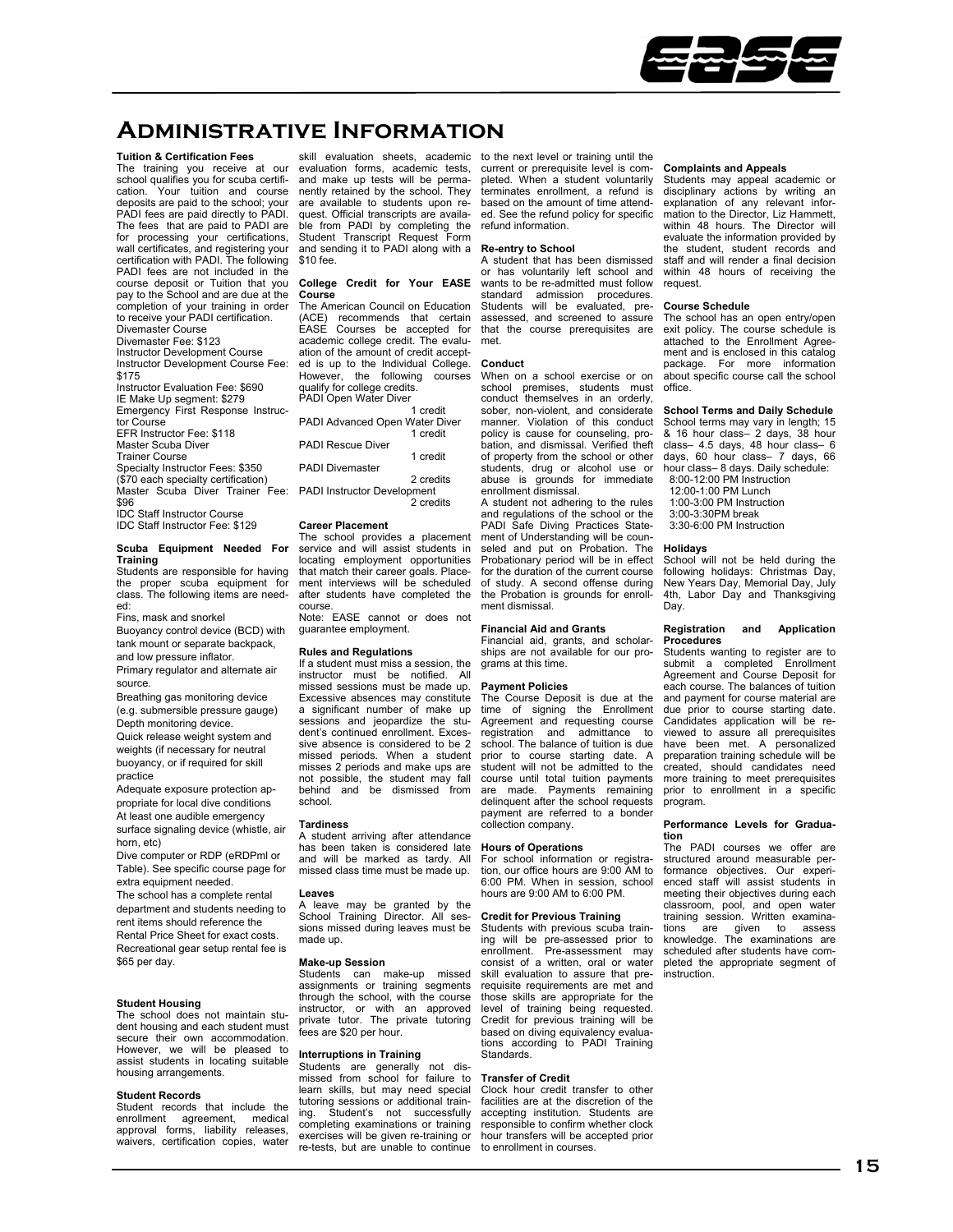

The **PADI Instructor Develop-**follows: **ment Course** is designed to provide knowledge and teaching skills needed to pass the Instructor Examination and qualify for PADI Open Water Scuba Instructor Certification. Therefore, the assessment of student learning is more experiential and primarily involves evaluating teaching presentations. In the IDC, students should score 3.5 on teaching presentations prior to enrolling in an IE. During the IDC, our Course Director will overview important information and prepare students to successfully complete the IE.

Water Skills assessment scoring criteria and grades. Score : 5 Description: Excellent Interpretation : Denotes Demonstration quality. Score: 4 Description: Good Interpretation: Denotes a high degree of competency. Score: 3 Description: Average Interpretation: Denotes Mastery and satisfactory progress. Skill conducted in a calm, controlled manner. Score: 2

Description: Below average (repeat required) Interpretation: Skill may have been

completed; significant error or difficulty was noted.<br>Score

Score 1 Description: Unacceptable (repeat required)

Interpretation: Denotes inability to complete the skill.

#### **Student notification of scores and Progress**

Teaching presentation, briefing, and assignment scoring and grade levels.

Scores on all required written examinations will be interpreted as

| llows:  |                     |
|---------|---------------------|
| 100-95% | А                   |
| 90-94%  | R                   |
| 81-89%  | C                   |
| 75-80%  | D                   |
| 74-0%   | F (retest required) |
|         |                     |

Briefing and Teaching Presentations

5 Excellent<br>4 Above Av

Above Average

- 3 Average<br>2 Below Av Below Average
- (repeat required)<br>1 llnsatisfactory
- Unsatisfactory

(repeat required)

Satisfactory Progress is denoted by a score of a D or above on examinations and 3 on briefings and teaching presentations.

Students are notified of their progress according to the following schedule.

#### **Water skills**

Students are notified of their scores at the end of each water skill session.

#### **Knowledge Assessments**

Knowledge assessments are re-turned to students the period after the assessment was completed and graded by the instructor. After being returned, all missed questions are reviewed in detail.

**Teaching Presentations and Briefing Scores** 

Scores on teaching presentations, briefings, and debriefings are presented to the students at the end of the teaching presentations session.

#### **Type of Certification awarded**

After completion of training students will be awarded one or more of the following certification: PADI Advanced Open Water, PADI Rescue Diver, PADI Divemaster, PADI Open Water Scuba Instructor, PADI Master Scuba Diver Trainer, PADI Emergency First Response Instructor, or PADI IDC

Divemaster, Go Pro Instructor, Dive Industry Specialist, Tec Deep Instructor, Tec CCR Diver, Tec within the seven (7) day period<br>CCR Instructor. prior to the starting date will entitle

#### **Handicapped and disabled students**

Students with handicaps and disabilities will be admitted to the school when they can provide a physician's approval for scuba diving and pass any pre-assessment exercises assessed by the instructor. Student progress and course completion are dependent upon the students ability to complete all exercises and meet the standard course completion requirements. The school reserves the option to not accept students with handicaps, disabilities, or other physical impairments that are determined to be incompatible with scuba diving or safety.

#### **School Refund Policy**

Should an Applicant/Student cancel his/her enrollment or be terminated by the school for any reason, all refunds will be made according to the following refund schedule. 1. All monies will be refunded if the application is not accepted by the School, if the course is cancelled, or if the Student cancels within three (3) business days after signing the Enrollment Agreement. 2. Request for cancellation may be made verbally or in writing to a School official prior to the scheduled starting date. Official date of

termination is the last day/class period of the actual attendance unless notice is received by the School.

3. All refunds will be made within thirty (30) days of cancellation or termination.

4. Notice of cancellation after three (3) business days after signing the Enrollment Agreement, but prior to seven (7) days prior to the start of

Staff Instructor Certification, Go Pro class, the applicant will be entitled to a refund of all tuition monies and the course deposit. Cancellation the applicant to a refund of tuition fees only.

5. Students terminating enrollment or being terminated by the School after entering the School and completing less than 50.1% of the course will be entitled to a refund on a pro-rata basis. Those Stu-dents entering the School and completing more than 50% of the course will not be entitled to any refunds.

#### **Books and Instructional Materials**

You will be required to provide books and instructional materials. These materials are not included in your tuition. They may be ordered from EASE by using the order form contained in your information package. See enclosed "Material Order Form" for required books and materials.

#### **What to send when registering**

When registering for EASE pro-grams, send the following documents:

Photocopies of your diving certifications

Completed Enrollment Agreement The Course Deposit for each course

Send your application to:

Eastern Academy of Scuba Education 416 Miracle Mile (21st Street) Vero Beach, Florida 32960

If you have questions, please call: (800) 732-9685 or (772)562-8338.

**Courses Prerequisites Overview** 

#### **Go-Pro Divemaster:** none

**Go-Pro Instructor:** PADI Divemaster, Dive Leader or Instructor from another training organization

**Dive Industry Specialist:** PADI Open Water Scuba Instructor<br>**PADI Rescue Diver:** Applicant must be certified as a PADI Advanced Open Water Diver or have a qualifying certification from another training organization and ha CPR/First Aid training within 24 months

PADI Divemaster: Applicant must be certified as a PADI Advanced Open Water Diver or have a qualifying certification from another training organization, PADI Rescue Diver have or have a qualifying certification from another training organization. and have proof of CPR/First Aid training within 24 months and have proof of at least 20 logged dives.<br>**PADI Instructor Development Course (IDC)**:A tion, applicant must be able to prove the following level of experience: Have been a certified diver for a minimum of 6 months, have a minimum of 60 logged dives and have proof of CPR/First Aid training within 24 months.

**Emergency Responder/Care for Children Instructor** — Applicant must have proof of CPR/First Aid training within 24 months<br>**PADI Master Scuba Diver Trainer Prep (MSDT):** Applicant must be a PADI Instructor or have completed

except Equipment Specialist, the applicant must be able to show proof of at least 10 logged<br>dives in each specialty-diving area prior to submitting his/her Specialty Instructor application to PADI. This requirement may be

Be a PADI Enriched Air Instructor, or have successfully completed a PADI Enriched Air Instructor Training course.<br>Be a PADI Deep Diver Specialty Instructor or have successfully completed a PADI Deep Diver Specialty Instruc 100 feet.

**Tec Rebreather Instructor** PADI Advanced Open Water Diver, PADI Enriched Air Diver (or qualifying certifications from another training organization,) PADI Deep Diver or proof of 10 dives to 100 feet; 30 logged dives, at least 10 using EANx<br>deeper than 60 feet; 18 years old Be a Rescue Diver. Be a renewed PADI Open Water Scuba Instructor

Be a PADI Enriched Air Instructor, or have successfully completed a PADI Enriched Air Instructor Training course.<br>Be a PADI Deep Diver Specialty Instructor or have successfully completed a PADI Deep Diver Specialty Instruc

Have a minimum of 100 logged dives where at least 20 dives were made with enriched air nitrox, 25 dives were deeper than 60 feet and at least 15 dives were deeper than 100 feet.

© 2020 by Eastern Academy of Scuba Education Inc. (EASE)

Volume XXIV All rights reserved.

Licensed by the Commission for Independent Education (#1522), Florida Department of Education. Additional information regarding this institution may be obtained by contacting the Commission at 325 West Gaines Street, Suite 1414, Tallahassee, FL 32399-0400, toll-free telephone number (888)224-6684.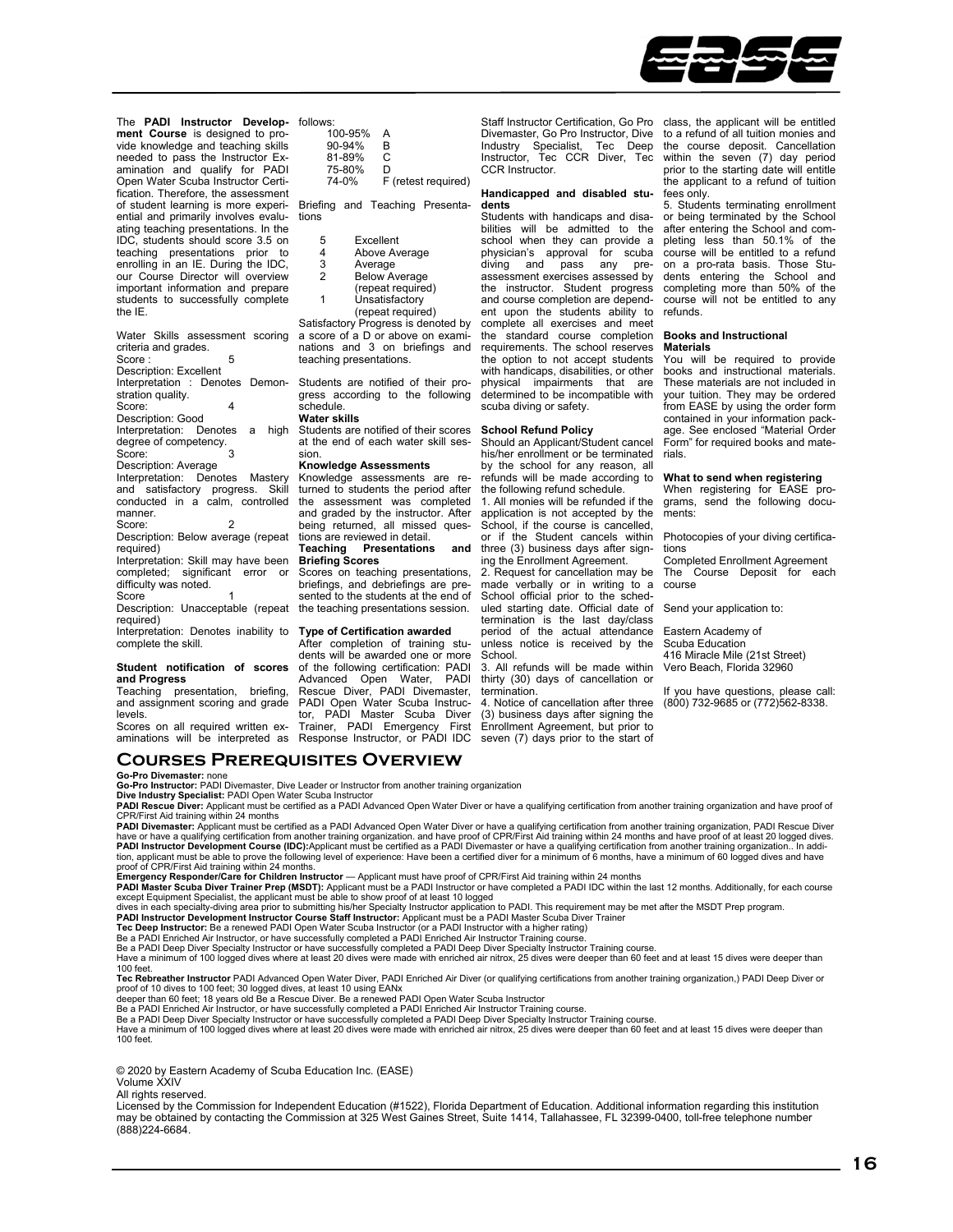

#### **Sample Addendum (non-accredited institutions) Veteran's Attendance Policy**

Early departures, class cuts, tardies, etc., for any portion of a class period will be counted as a partial absence.

Students exceeding 20 % **total** absences in a calendar month **will be** terminated from their VA benefits for unsatisfactory attendance.

In order to show that the cause of unsatisfactory attendance has been removed, students must show good attendance (as defined) for one calendar month after being terminated for unsatisfactory attendance. After such time, the student may be recertified for VA education benefits.

The student's attendance record will be retained in the veteran's file for USDVA and SAA audit purposes.

\*\*\*\*\*\*\*\*\*\*\*\*\*\*\*\*\*\*\*\*\*\*\*\*\*\*\*\*\*\*\*\*\*\*\*\*\*\*\*\*\*\*\*\*\*\*\*\*\*\*\*\*\*\*\*\*\*\*\*\*\*\*\*\*\*\*\*\*\*\*\*\*\*\*\*\*\*\*\*\*\*\*\*\*\*\*\*\*\*\*\*\*\*\*\*\*\*\*\*\*\*\*\*\*\* \*\*\*\*\*\*\*

#### *Standards of Academic Progress for VA Students*

Students receiving VA educational benefits must maintain a minimum cumulative grade point average (CGPA) of C/3 each evaluation period.

A VA student whose CGPA falls below C/3 at the end of any evaluation period, will be placed on academic probation for a maximum of two consecutive terms of enrollment. If the VA student's CGPA is still below  $\hat{C}/3$  at the end of the second consecutive term of probation, the student's VA educational benefits will be terminated.

A VA student terminated from VA educational benefits due to unsatisfactory progress may petition the school to be recertified after attaining a CGPA of C/3.

#### \*\*\*\*\*\*\*\*\*\*\*\*\*\*\*\*\*\*\*\*\*\*\*\*\*\*\*\*\*\*\*\*\*\*\*\*\*\*\*\*\*\*\*\*\*\*\*\*\*\*\*\*\*\*\*\*\*\*\*\*\*\*\*\*\*\*\*\*\*\*\*\*\*\*\*\*\*\*\*\*\*\*\*\*\*\*\*\*\*\*\*\*\*\*\*\*\*\*\*\*\*\*\*\*\* \*\*\*\*\*\*\* **Veteran's Refund Policy**

The refund of the unused portion of tuition, fees, and other charges for veterans or eligible persons who fail to enter a course or withdraw or discontinue prior to completion will be made for all amounts paid which exceed the approximate pro rata portion of the total charges that the length of the completed portion of the course bears to the total length of the course. The proration will be determined on the ratio of the number of days or hours of instruction completed by the student to the total number of instructional days or hours in the course and must be pro rata to the very end.

#### \*\*\*\*\*\*\*\*\*\*\*\*\*\*\*\*\*\*\*\*\*\*\*\*\*\*\*\*\*\*\*\*\*\*\*\*\*\*\*\*\*\*\*\*\*\*\*\*\*\*\*\*\*\*\*\*\*\*\*\*\*\*\*\*\*\*\*\*\*\*\*\*\*\*\*\*\*\*\*\*\*\*\*\*\*\*\*\*\*\*\*\*\*\*\*\*\*\*\*\*\*\*\*\*\*\*\*\*\*\*\*\*\*\*\*\*\*

#### **Veteran's Credit for Previous Education or Training**

Students must report all previous post-secondary education and training. The school must maintain a written record that clearly indicates official transcripts have been obtained from all post-secondary institutions that the student has attended, those transcripts have been reviewed and evaluated, and appropriate credit has been granted toward the student's current program, with training time shortened and tuition reduced proportionately, and the veteran so notified.

#### **This Addendum becomes a part of the Catalog for all intents and purposes.**

#### **CERTIFIED TRUE AND CORRECT IN CONTENT AND POLICY.**

| Philippe Yersin                                | School certifying official |
|------------------------------------------------|----------------------------|
| School Official's Name                         | Title                      |
| هذ للعند                                       | 01 January 2022            |
| School Official's Signature                    | Date                       |
| Eastern Academy of Scuba Education             |                            |
| School<br>416 Miracle Mile Plaza (21st street) |                            |
| Address                                        |                            |
| Vero Beach Florida, 32960                      |                            |
| City, State, Zip Code                          |                            |